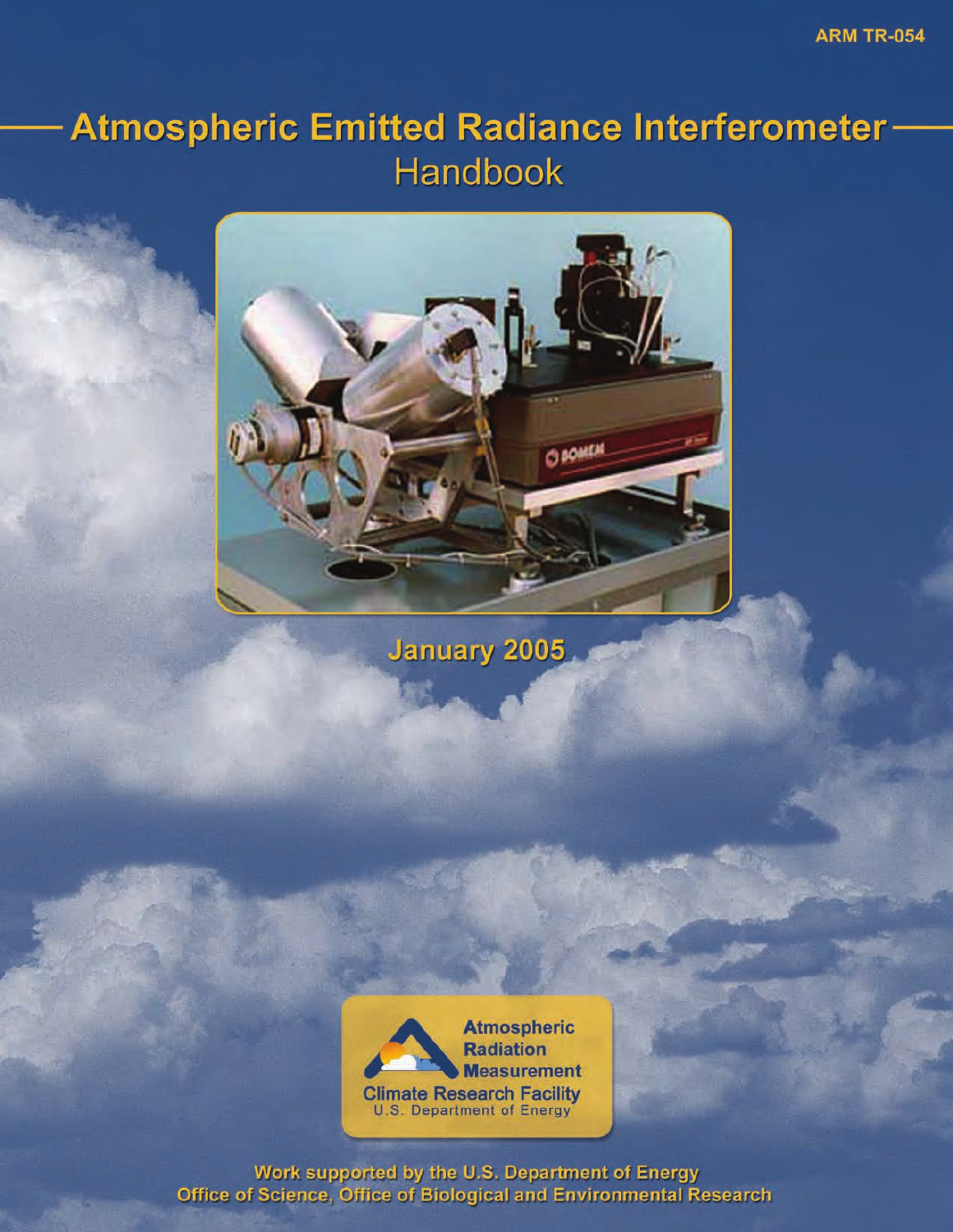ARM TR-054

# **Atmospheric Emitted Radiance Interferometer (AERI) Handbook**

January 2005

J. Demirgian R. Dedecker

Work supported by the U.S. Department of Energy, Office of Science, Office of Biological and Environmental Research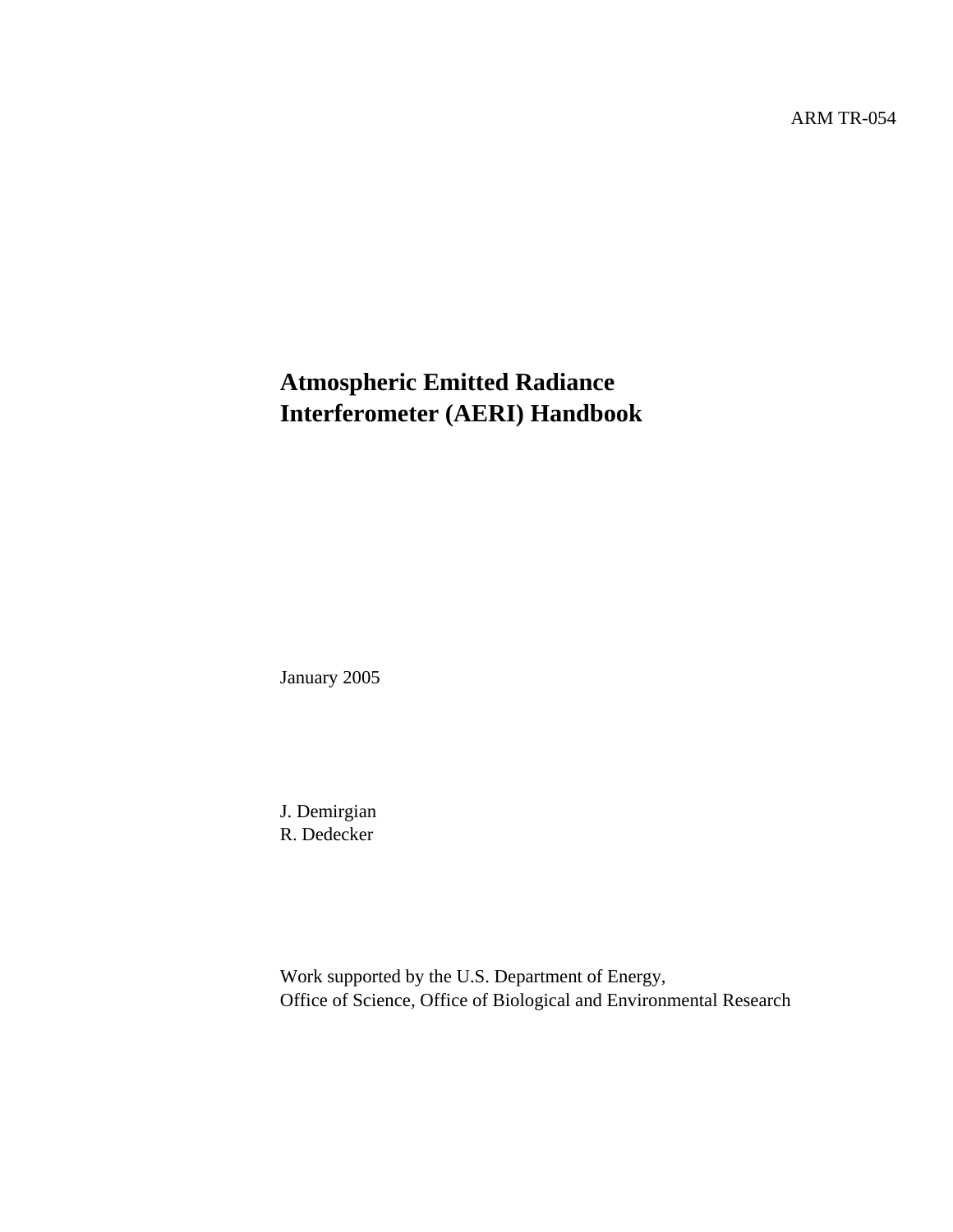## **Contents**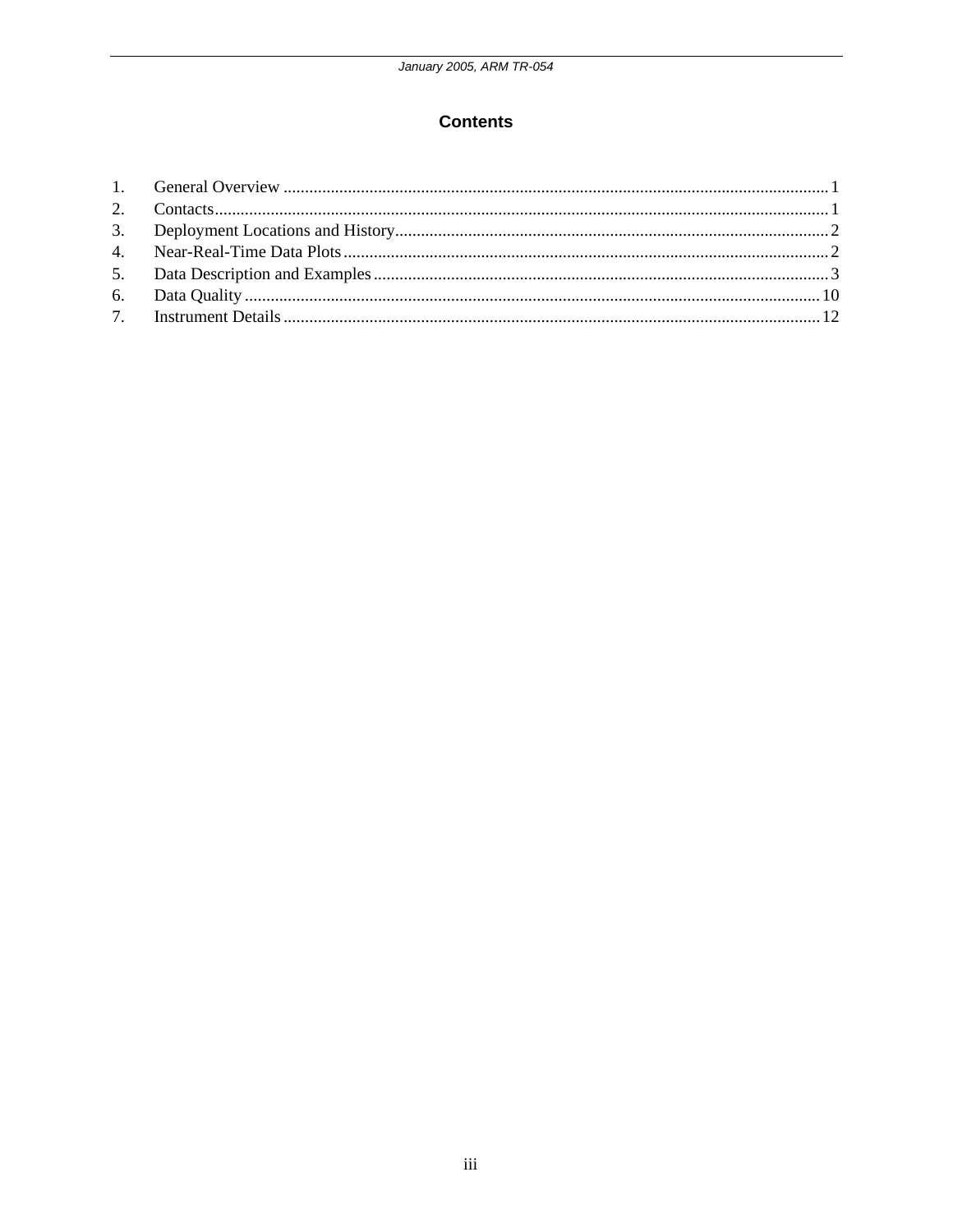#### <span id="page-3-0"></span>**1. General Overview**

The atmospheric emitted radiance interferometer (AERI) measures the absolute infrared (IR) spectral radiance (watts per square meter per steradian per wavenumber) of the sky directly above the instrument. The spectral measurement range of the instrument is 3300 to 520 wavenumbers (cm<sup>-1</sup>) or 3-19.2 microns for the normal-range instruments and 3300 to 400  $cm^{-1}$  or 3-25 microns, for the extended-range polar instruments. Spectral resolution is  $1.0 \text{ cm}^{-1}$ . Instrument field-of-view is 1.3 degrees. A calibrated sky radiance spectrum is produced every 8 minutes in normal mode and every minute in rapid sampling mode. The actual sample scan time is 20-30 sec in rapid sampling mode with periodic gaps when the instrument is looking at the blackbodies. Rapid sampling will become available in all AERIs. Rapid sampling time will eventually be reduced to data every 20 seconds. The AERI data can be used for 1) evaluating line-by-line radiative transport codes, 2) detecting/quantifying cloud effects on ground-based measurements of infrared spectral radiance (and hence is valuable for cloud property retrievals), and 3) calculating vertical atmospheric profiles of temperature and water vapor and the detection of trace gases.

#### **2. Contacts**

#### **2.1 Mentor**

Jack Demirgian Argonne National Laboratory 9700 South Cass Avenue, Building 203 Argonne, IL 60439 Phone: 630-252-6807 E-mail: [ftirman@anl.gov](mailto:ftirman@anl.gov)

#### **2.2 Instrument Developer**

Cooperative Institute for Meteorological Satellite Studies - SSEC University of Wisconsin-Madison 1225 W. Dayton St. Madison, WI 53706

Ralph Dedecker Phone: 608-263-6779 E-mail: [ralph.dedecker@ssec.wisc.edu](mailto:ralph.dedecker@ssec.wisc.edu) 

Fred Best Phone: 608-263-6777 E-mail: [fbest@ssec.wisc.edu](mailto:fbest@ssec.wisc.edu) 

Denny Hackel Phone: 608-263-0226 E-mail: [dennyh@ssec.wisc.edu](mailto:dennyh@ssec.wisc.edu)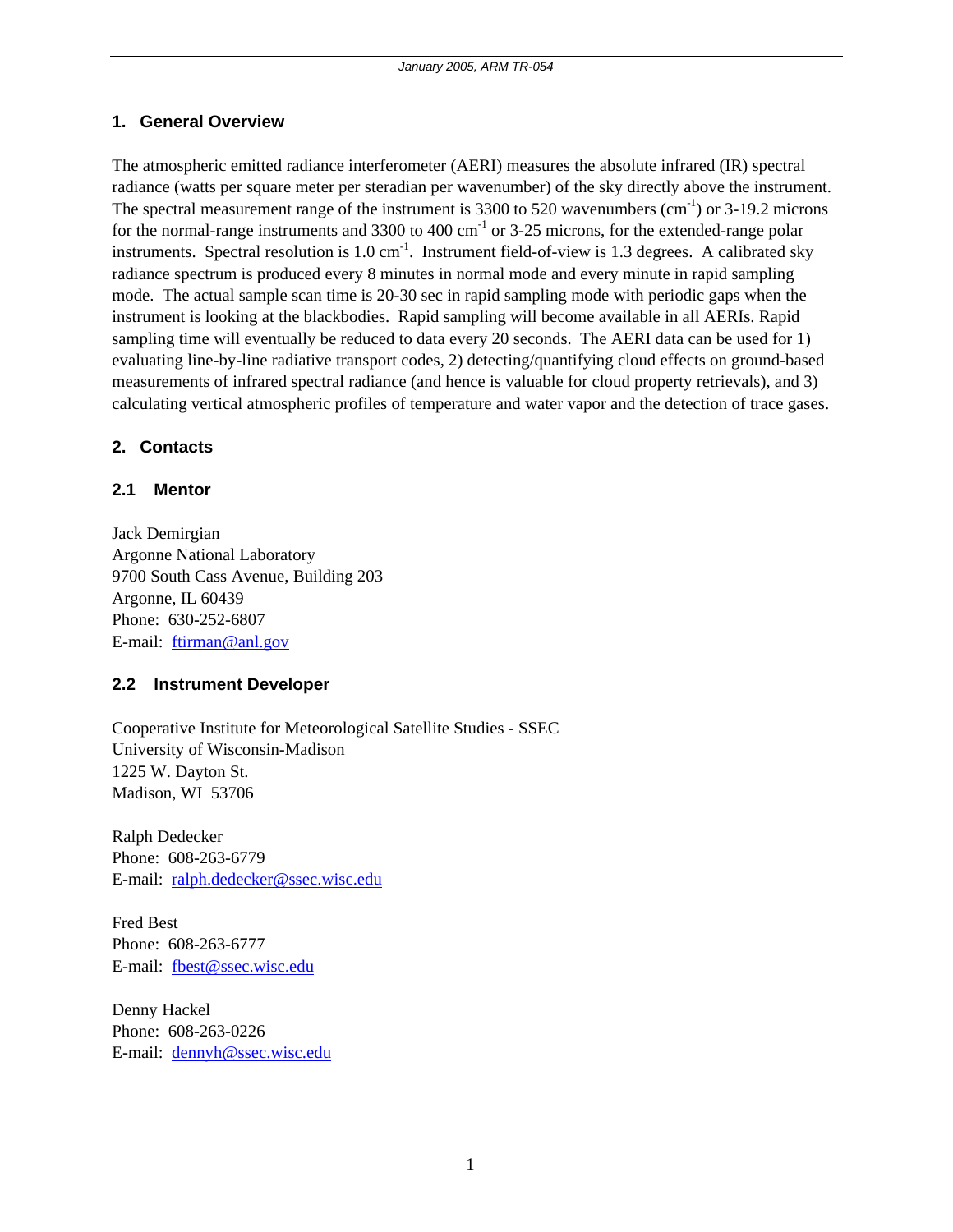| <b>Serial</b><br><b>Number</b> | <b>Property</b><br><b>Number</b> | Location         | <b>Date</b><br><b>Installed</b> | <b>Date</b><br><b>Removed</b> | <b>Status</b>        |
|--------------------------------|----------------------------------|------------------|---------------------------------|-------------------------------|----------------------|
| SZM25321                       | $\gamma$                         | SGP/C1           | 1995/04                         | current                       | Under repair         |
| SZM24017                       |                                  | SGP/C1           | 1993/10                         | 1995/01                       | Removed from service |
| SZM433MT                       |                                  | SGP/E14          | 2003/12                         | current                       | operational          |
| SZM433MT                       |                                  | Hillsboro        | 1998/12                         | 2003/12/11                    | relocated E14        |
| SZM433J6                       |                                  | Vici             | 2002/04                         | 2003/06/09                    | To Darwin            |
| SZM433J5                       |                                  | Vici             | 1998/11                         | 2002/04                       | AERI-Bago            |
| SZM433G5                       |                                  | Morris           | 1998/12                         | 2003/11/05                    | <b>UW</b>            |
| SZM433G6                       |                                  | Purcell          | 1998/11                         | 2003/11/05                    | <b>UW</b>            |
| SZM433JA                       |                                  | NSA/C1           | 2002/07                         | current                       | operational          |
| SZM433EP                       |                                  | NSA/C1           | 2002/04                         | 2002/07                       | $NSA-2$              |
| SZM433JA                       |                                  | NSA/C1           | 2001/01                         | 2002/04                       | $NSA-1$              |
| SZM433EP                       |                                  | NSA/C1           | 1998/02                         | 2001/01                       | $NSA-2$              |
| SZM433JA                       |                                  | <b>SHEBA</b>     | 1997/10                         | 1999/01                       | NSA-1                |
| SZM433G1                       |                                  | TWP-Nauru        | 2002/03                         | 2005/03                       | being repaired       |
| SZM433J6                       |                                  | <b>TWP-Nauru</b> | 2000/07                         | 2002/03                       | Darwin               |
| SZM433G1                       |                                  | TWP-Nauru        | 1998                            | 2000/07                       | Nauru                |
| SZM433J6                       |                                  | Darwin           | 2004/12                         | current                       | operational          |
| SZM433EP                       |                                  | $NSA-2$          | 2003/12                         | 2004/08                       | <b>UW</b>            |
| SZM433EP                       |                                  | Oliktok Pt.      | 2004/09                         | 2004/10                       | <b>UW</b>            |

# <span id="page-4-0"></span>**3. Deployment Locations and History**

The Surface Heat Budget of the Arctic Ocean (SHEBA) and Southern Great Plains (SGP) Boundary Facility sites (Hillsboro, Morris, Purcell, Vici) have been discontinued. SHEBA was an experiment that took place on the arctic ice from 1997-1999. The boundary facilities circled the SGP Central Facility (CF) and provided a complete data set for conditions at the SGP. The data collected during the operation of these facilities are available from the Atmospheric Radiation Measurement (ARM) Program's archive (<http://www.archive.arm.gov/>).

# **4. Near-Real-Time Data Plots**

Real time plots are available on the Internet at [http://bora2.ssec.wisc.edu:8050.](http://bora2.ssec.wisc.edu:8050/)

A typical web page is shown below with the Darwin site selected.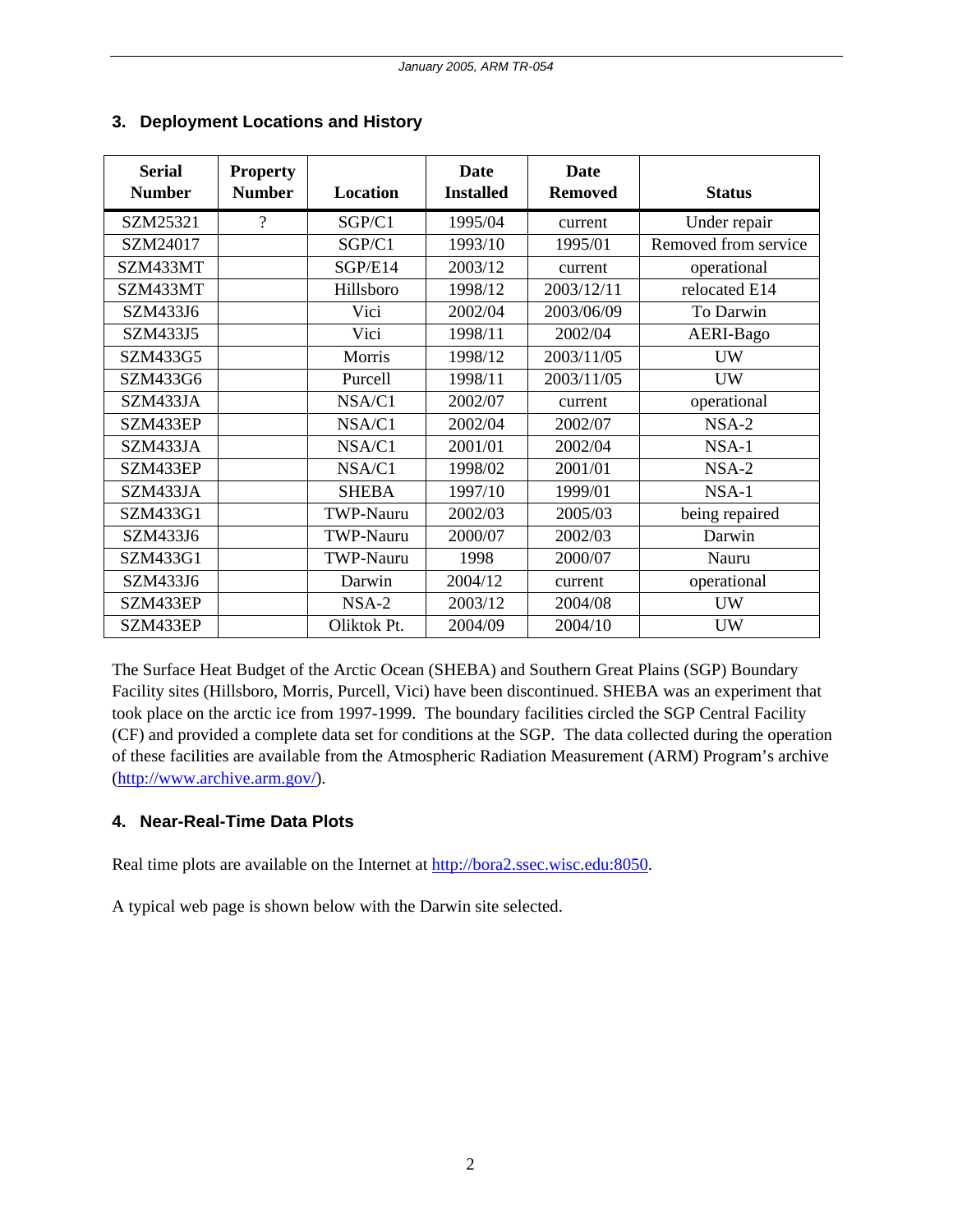<span id="page-5-0"></span>

The user can click on the buttons on the bottom of the page to select the location. The Tropical Western Pacific (TWP) sites are Nauru and Darwin. The SGP sites are SGP CF and SGP-E14. The two instruments are collocated at the CF for data comparison purposes. The North Slope of Alaska (NSA) site is Barrow. Currently, the Barrow AERI is the only one in rapid-sampling mode. A second instrument (NSA2) will be installed on the NSA site; it will be labeled NSA2. The AERI\_BAGO is a mobile instrument operated by the University of Wisconsin.

The two spectra on the right of the web page represent the short (bottom) and long (top) wave infrared plots. A summary of data flags are located on the left. The user can click on any of the summary buttons for further information on each item. The summary plots are available by selecting the choice above summary of the data flags.

#### **5. Data Description and Examples**

#### **5.1 Data File Contents**

The AERI data files are stored in both raw and calibrated files. The nomenclature is as follows:

| Raw data files |
|----------------|
|                |

| yymmddF1.CXS | Complex uncalibrated spectra for Channel 1, Fwd. direction  |
|--------------|-------------------------------------------------------------|
| yymmddF2.CXS | Complex uncalibrated spectra for Channel 2, Fwd. direction  |
| yymmddB1.CXS | Complex uncalibrated spectra for Channel 1, Back. direction |
| yymmddB2.CXS | Complex uncalibrated spectra for Channel 2, Back. direction |
| yymmddF1.UVS | Uncalibrated variance spectra for Channel 1, Fwd. direction |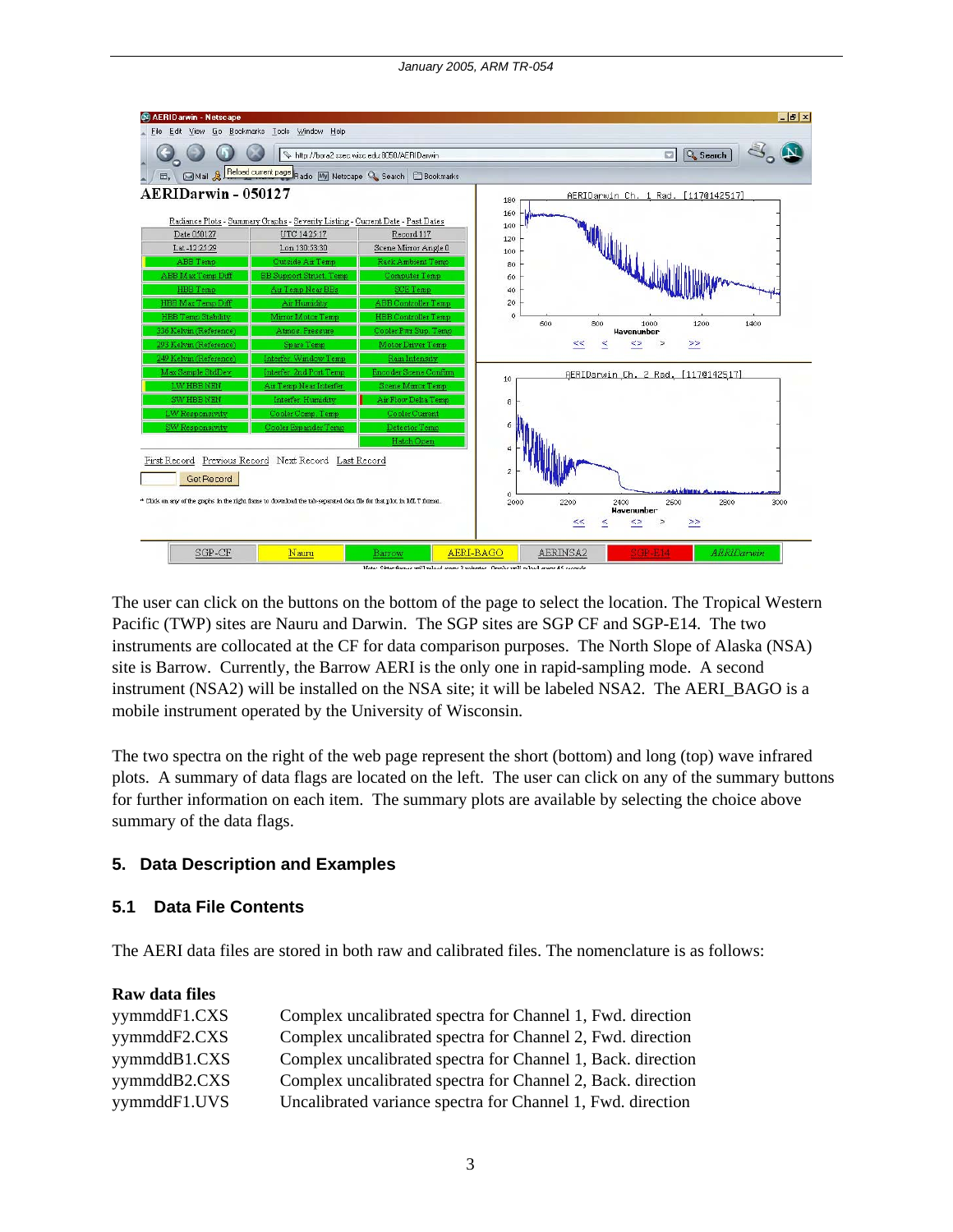| yymmddF2.UVS                                                                 | Uncalibrated variance spectra for Channel 2, Fwd. direction                                         |  |
|------------------------------------------------------------------------------|-----------------------------------------------------------------------------------------------------|--|
| yymmddB1.UVS                                                                 | Uncalibrated variance spectra for Channel 1, Back. direction                                        |  |
| yymmddB2.UVS<br>Uncalibrated variance spectra for Channel 2, Back. direction |                                                                                                     |  |
| Calibrated data files                                                        |                                                                                                     |  |
| yymmddC1.RNC                                                                 | Real normalized calibrated spectra for Channel 1                                                    |  |
| yymmddC2.RNC                                                                 | Real normalized calibrated spectra for Channel 2                                                    |  |
| yymmddF1.CSV                                                                 | Calibrated sky variance spectra for Channel 1, Fwd. direction                                       |  |
| yymmddF2.CSV                                                                 | Calibrated sky variance spectra for Channel 2, Fwd. direction                                       |  |
| <b>Control files</b>                                                         |                                                                                                     |  |
| yymmdd.PAR                                                                   | Configuration parameters used for calibration                                                       |  |
| yymmdd.QC                                                                    | ASCII file listing data deviation from normal range                                                 |  |
| yymmddhh.SIT                                                                 | hh is UTC hour - condensed abnormal conditions report                                               |  |
| <b>SUMARY.SCR</b>                                                            | ASCII file containing controls for graphic product displays of summary products                     |  |
| RADIANCE.SCR                                                                 | ASCII file containing controls for graphic product displays of radiance spectra                     |  |
| <b>AESITTER.SCR</b>                                                          | ASCII file containing "Normal" data ranges of summary product items and<br>graphic display products |  |

ARM converts the .RNC, .CSV, and .SUM files into netCDF format.

#### **5.1.1 Primary Variables and Expected Uncertainty**

- 1. Absolute spectral radiance of the sky in units of watts per square meter per steradian per wavenumber.
- 2. Sky brightness temperature as a function of wavenumber in units of degrees Kelvin.

In addition, calculated quantities are also available:

1. Variance of sky infrared spectral radiance as a function of wavenumber.

The value-added procedure (VAP), consisting of the vertical atmospheric profiles of temperature, potential temperature, mixing ratio, and relative humidity, is also available (AERIPROF).

#### **5.1.1.1 Definition of Uncertainty**

The uncertainty in the primary and secondary quantities measured are discussed in detail in a review by R.O. Knuteson et al. (see Reference 2).

Copies of this paper are available by email from [Robert.knuteson@ssec.wisc.edu](mailto:Robert.knuteson@ssec.wisc.edu) or from the instrument mentor at ftirman@anl.gov.

#### **5.1.2 Secondary/Underlying Variables**

See above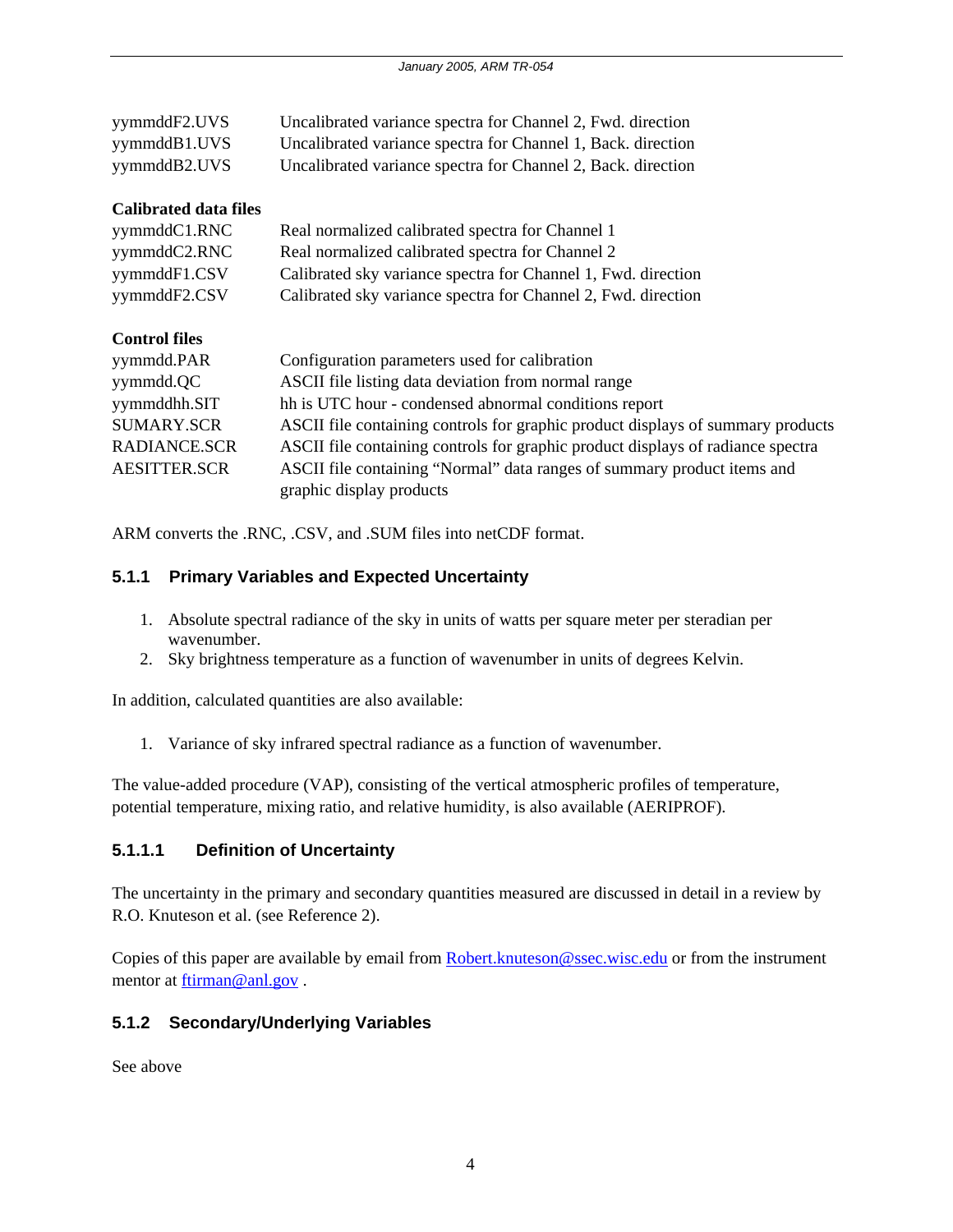# **5.1.3 Diagnostic Variables**

The following variables reside in the .SUM files. They are critical variables. If they are flagged red, data quality will usually be compromised.

- Encoder Scene Confirm Tells us if the mirror is operational or in a "safe" position. If this flag is red it's usually a show stopper. However, sometimes the set point changes after work is done on the instrument. This happened at Barrow in December 2003.
- Hatch Open If this flags, the hatch is either closed or in an intermediate position. There is no sky data when the hatch is closed. There is still calibration data.
- Detector Temp A warm detector means degraded data.
- LW HBB NEN Noise-equivalent Radiance in Hot Blackbody at 1000 cm-1) measures detector noise in the long wave. High values indicate degraded data.
- SW HBB NEN Noise-equivalent Radiance in Hot Blackbody at 2500 cm-1) measures detector noise in the shortwave. High values indicate degraded data.
- LW Responsivity Characteristic value representing overall longwave channel responsivity). Measures the sensitivity of the detector. Low values indicate a problem; very low values affect data quality.
- SW Responsivity Characteristic value representing overall shortwave channel responsivity. Measures the sensitivity of the detector. Low values indicate a problem; very low values affect data quality.
- Rain Intensity if there is rain there should be no data. The rain sensor, when dirty, will flag under sunny skies. The sensor has an analog output. The rain sensor is located inside the hatch near the sky aperture and is used to flag the critical condition of rain falling on the AERI sky aperture. If rain is detected, the AERI scene mirror will be safe to the down-looking position. This rain sensor is not used to close the AERI viewing hatch; it could be viewed as an independent indicator of a situation where the hatch has not closed to protect the AERI interferometer front end in the presence of rain.

# **5.1.4 Data Quality Flags**

The following flags indicate that there was a problem in calibration because of a temperature or electronic instability of the ambient and hot blackbodies. Slight deviations from optimum values will not affect data quality. Larger deviations will cause more noise and can affect data quality for some uses but not for others. The significance of these deviations is noted by the mentor in Section 6.2, "Data Reviews by the Instrument Mentor."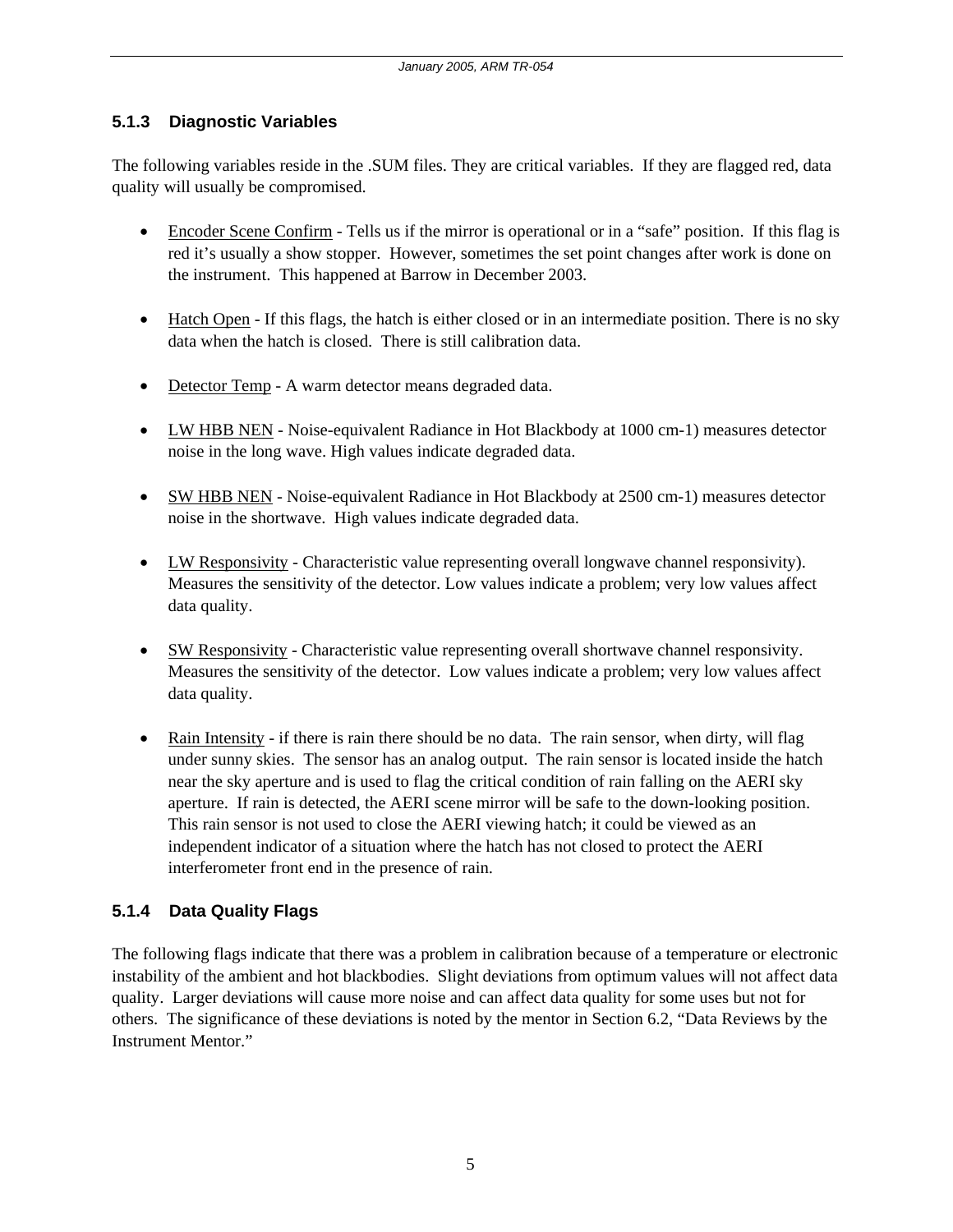The difference in temperature between the ambient and hot blackbody temperatures provide the temperature calibration for the sky data. Larger differences between the ambient and hot blackbodies improve the calibration. Sky temperatures must lie within the ambient and hot blackbody temperatures.

- ABB Temp (calibrationCBBtemp) Ambient blackbody temperature
- ABB Max Temp Diff
- HBB Temp (calibrationHBBtemp) Hot blackbody temperature
- HBB Max Temp Diff
- HBB Temp Stability
- 336 Kelvin (Reference) (fixed2500ohmResistor)
- 293 Kelvin (Reference) (fixed12KohmResistor)
- 249 Kelvin (Reference) (fixed97KohmResistor)
- Max Sample StdDev.

## **Diagnostic and maintenance**

These flags help us determine what may be causing a problem. Most are temperature and humidity problems. Some flags (noted) tell us a critical component is failing. This gives us warning to replace it before it fails. Some indicate when routine maintenance is required. I have included a description under the more important flags.

- Cooler Current This flags when a cooler (or detector dewar) is beginning to fail. Immediate action is warranted. It can also lead to a warming of the detector, which will affect data quality.
- Cooler Expander Temp If the expander gets too warm, the cooler cannot cool properly. The problem is caused by dirty cooling fins (or the cooling motor failed).
- Outside Air Temp If the outside air is too warm, the ambient blackbody is too warm and the difference between the ambient and hot blackbodies is too small. This increases noise and affects data quality. We cannot correct ambient temperature. This is never a problem at Barrow.
- Scene Mirror Temp enclosure is too warm; usually flags with outside air.
- Air Flow Delta Temp difference between frontEndFanAirHeatedTemp and frontEndFanAirUnheatedTemp; indicative of front-end air flow. Flags when outside air is too warm or filter is plugged.

The following flags indicate the instrument enclosure is too warm, which can affect how the instrument functions and cause components to fail.

- BB Support Struct. Temp
- Air Temp Near BBs
- Spare (Shelter) Temp
- Interfer. Window Temp
- Interfer. 2nd Port Temp
- Air Temp Near Interfer.
- Rack Ambient Temp
- Computer Temp.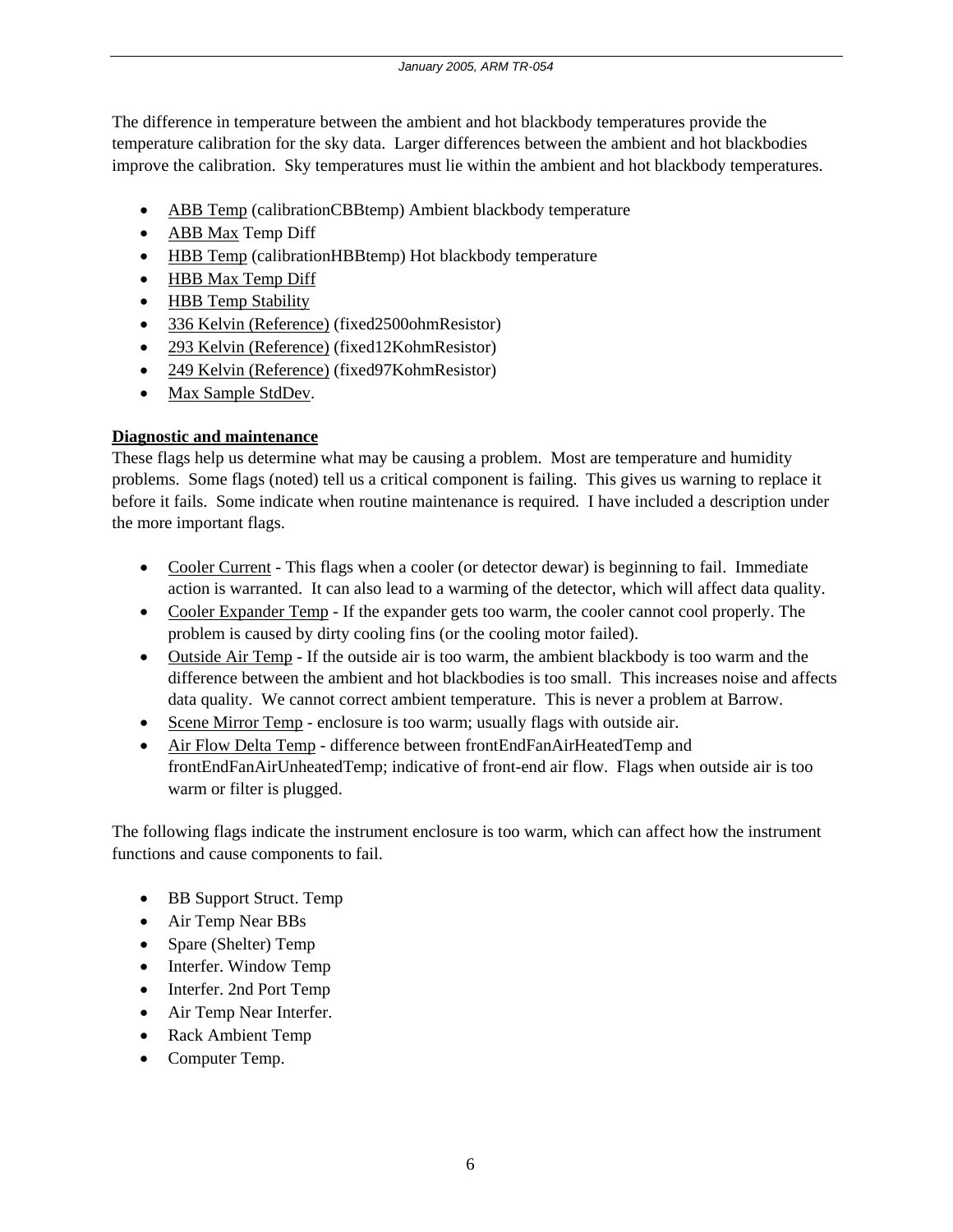The following indicate a component is overheating, probably leading to a failure:

- Cooler Comp. Temp
- Mirror Motor Temp
- SCE Temp (Signal conditioning electronics inside air temperature)
- ABB Controller Temp
- HBB Controller Temp
- Cooler Pwr Sup. Temp
- Motor Driver Temp.

Atmospheric conditions we can do nothing about but may clue us into a problem:

- Air Humidity (atmosphericRelativeHumidity)
- Atmos. Pressure.

Warning to replace desiccant and avoid serious internal damage:

- Interfer. Humidity
- Optics Humidity.

#### **5.1.5 Dimension Variables**

All AERI data files contain Universal Time Coordinates (UTC) time, date, longitude, latitude, and file number.

# **5.2 Annotated Examples**

A complete set of detailed updated examples is available at: [http://cimss.ssec.wisc.edu/aeri.](http://cimss.ssec.wisc.edu/aeri) Some of the more commonly used ones are noted below.

The following examples are explained in more detail at: [http://cimss.ssec.wisc.edu/aeri/science/.](http://cimss.ssec.wisc.edu/aeri/science/)

#### *Atmospheric Profiling*



The AERI instrument detects vertical and temporal (time) changes of temperature and water vapor in the lower part of the earth's atmosphere via changes in measured down-going IR radiation coming from the lower atmosphere. With a temporal resolution of less than 10 minutes and an optimal vertical resolution of 100 meters, the AERI instrument can observe meteorologically important mesoscale phenomena, such as boundary-layer evolution, cold/warm frontal passages, dry lines, and thunderstorm outflow boundaries. These temperature and moisture vertical retrievals provide data for stability index monitoring, planetary boundary-layer (PBL) research, mesoscale model initialization, verification, and nowcasting.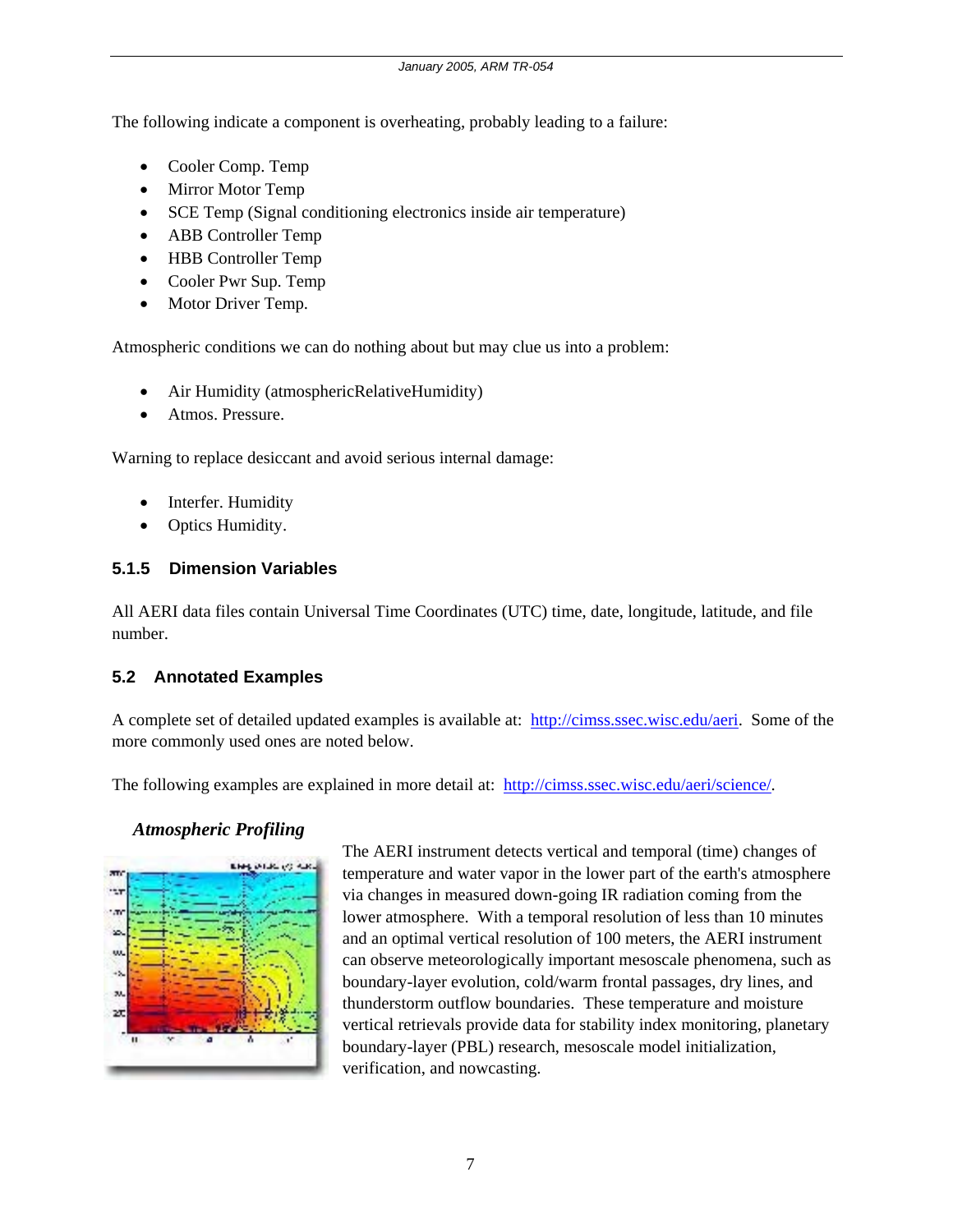# *Cloud Retrieval*



Ground-based AERI and Raman light detection and ranging (lidar) measurements are used to infer cirrus cloud absorption optical depth and effective particle size. The high spectral resolution AERI measurements allow inversion of the infrared radiative transfer equation between gaseous absorption lines (e.g., regions of minimal atmospheric emission), referred to as microwindows, to derive the cloud infrared absorption optical depth. lidar data are used to determine cloud boundaries, while also providing an independent measurement of cloud optical depth. Optical depth spectral variation, across the 8-to-12 micron atmospheric window, yields information on particle size and shape. A best fit of absorption optical depth to the measured absorption

optical depth is used to determine the effective radius of particles within the cloud.

## *AERI Temperature and Water Vapor Research*



The AERI is used to produce temperature and water vapor profiles every ten minutes in the PBL, the lowest 3 km of the earth's atmosphere. AERI measures IR radiation (3 to 18 um) passively, yielding high-resolution radiance spectra (less than  $1 \text{ cm}^{-1}$ ). The spectra are transformed to vertical temperature and water vapor profiles by inverting the IR radiative transfer equation (RTE). Several field experiments have confirmed AERI's high-temperature and water-vapor retrieval skill in the PBL.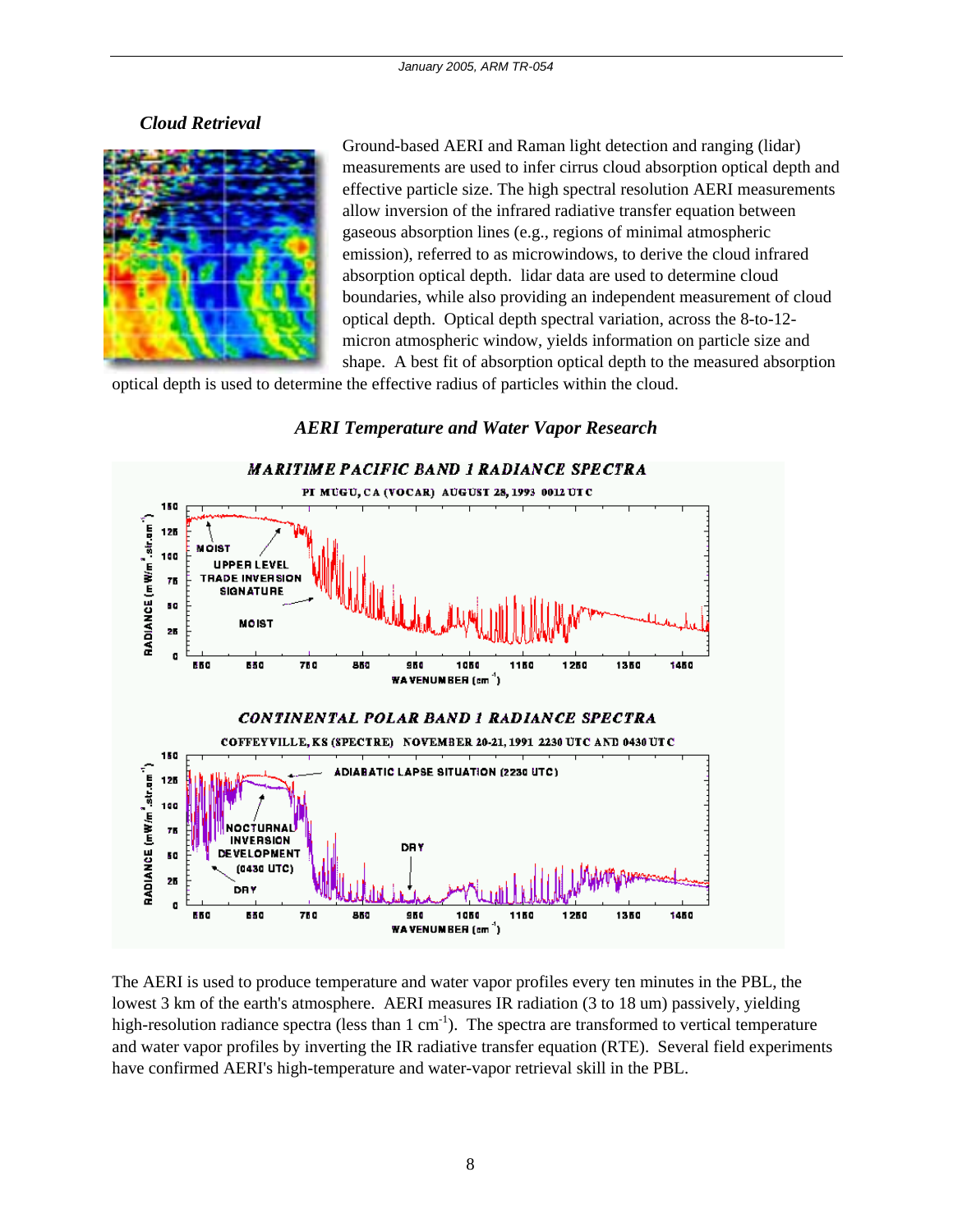#### **5.3 User Notes and Known Problems**

The data flags listed in section 5.1.3 determine data quality. They are noted as green, yellow, or red in the .SUM file. The green, yellow, red limits are available on the web page listed in Section 4 of this web page, [http://bora2.ssec.wisc.edu:8050](http://bora2.ssec.wisc.edu:8050/). When accessing data using netCDF format, the color of the data are not noted. The user should obtain the limits and ensure the quality of the data that are used. Data marked as red will have much larger error limits.

Individual occurrences of "red" data are not recorded in a data quality report (DQR) because of the large number of occurrences of rain or snow that would cause the hatch to close and put the mirror in a safe position. The instrument remains running but produces a flat line spectrum. The user must determine when rain or snow events occur using these data flags. There are too many occurrences to file DQRs for each snow, rain, or shower event.

## **5.4 Frequently Asked Questions**

#### **Are data taken continuously?**

Spectra are coadded and processed every 8 minutes for standard sampling AERIs. In rapid sampling mode (spectra every minute), less spectra are coadded. Eventually, all AERIs will be in rapid sampling mode. Because less spectra are coadded in rapid sampling mode, the data have a higher random noise component. A VAP is being developed that reduces/removes the uncorrelated component of the random noise.

#### **Are data taken at night or on cloudy days?**

Data are taken as long as the precipitation sensors on the instrument hatch are not triggered. This guards the steering mirror from water and snow that would obscure the optical throughput.

#### **Are independently acquired data on temperature and water vapor profiles available for comparison? If so, from what source?**

Radiosonde data (from weather balloon launches) are available in 3-hour time intervals. Other remote sensors provide profiles of water vapor and temperature (radio acoustic sounding system (RASS), Raman lidar, MWRP).

#### **Are there any other references you can recommend?**

See the reference section at the bottom of this web page.

Please submit questions to the instrument mentor, Dr. Jack Demirgian, [ftirman@anl.gov.](mailto:ftirman@anl.gov)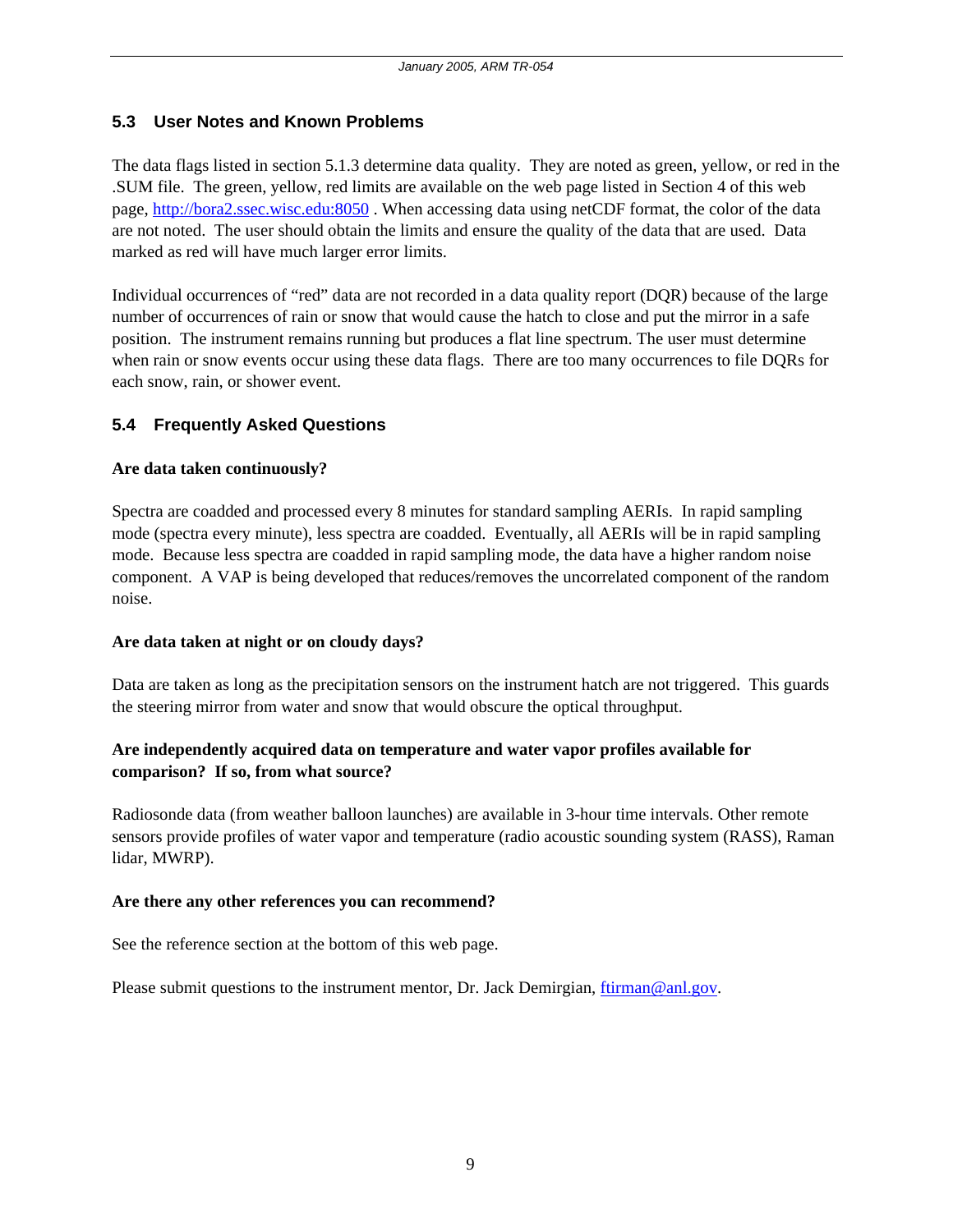# <span id="page-12-0"></span>**6. Data Quality**

#### **6.1 Data Quality Health and Status**

Data quality for each spectrometer can be obtained from the following web page. [http://cygnus.mrcsb.com/dqhands/cgi-bin/dqmenu.pl.](http://cygnus.mrcsb.com/dqhands/cgi-bin/dqmenu.pl)

A typical page is shown below.

| ARM Site:                                 | Please choose from the following options to view daily Data Quality HandS.<br>Data Streams:                                                                 | Facilities:                                        | Start Date:                                                           | End Date: |        |
|-------------------------------------------|-------------------------------------------------------------------------------------------------------------------------------------------------------------|----------------------------------------------------|-----------------------------------------------------------------------|-----------|--------|
| -Site-<br>SGP<br><b>TWP</b><br><b>NSA</b> | nsaaerisummary<br>nsaaenengineer<br>nsaaenchl<br>nsaacrich2<br>н<br>nsagmemwrcol<br>nsa915rwptempcon<br>nsa915rwpwindcon                                    | <b>IGT</b><br>$\blacksquare$<br><b>S01</b>         | 20050101                                                              | 20050125  | Submit |
|                                           | Please choose from the following options to view monthly Data Quality & Availability Summaries.<br>ARM Site: Month:<br>SGP - January<br><b>TWP</b><br>NSA - | Year:<br>February<br>March<br>April<br>May<br>June | $2005 -$<br>Submit<br>2004<br>2003<br>2002<br>$2001 -$<br>$-1$ 2000 - |           |        |

The following links go to current data quality health and status results:

- [DQ HandS](http://dq.arm.gov/) ([http://dq.arm.gov/\)](http://dq.arm.gov/) for Data Quality Health And Status
- [NCVweb](http://dq.arm.gov/ncvweb/ncvweb.cgi) (<http://dq.arm.gov/ncvweb/ncvweb.cgi>) for interactive data plotting.

The tables and graphs shown contain the techniques used by ARM's data quality analysts, instrument mentors, and site scientists to monitor and diagnose data quality.

ARM netCDF file header descriptions may be found at **[AERI](http://science.arm.gov/tool/dod/showdod.php?Inst=aeri)** (<http://science.arm.gov/tool/dod/showdod.php?Inst=aeri>) Data Object Design Changes.

#### **6.2 Data Reviews by Instrument Mentor**

Mentor reviews include an overview of all the instruments and MS Excel spreadsheets covering the values for data flags that flagged yellow or red.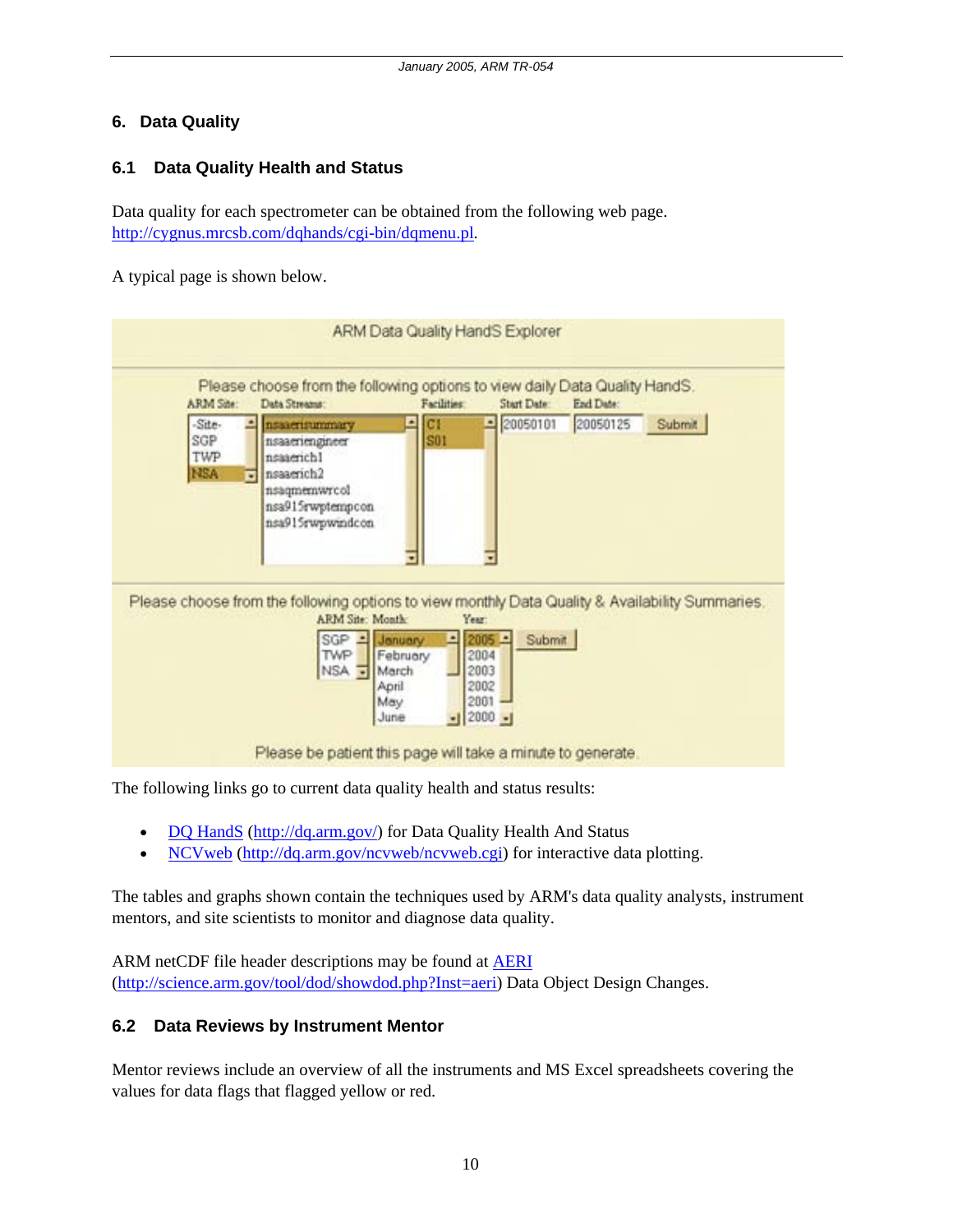Previous mentor reviews beginning from 2000 and all spreadsheets are available from the mentor. Contact Jack Demirgian, [ftirman@anl.gov](mailto:ftirman@anl.gov) .

## **6.3 Data Assessments by Site Scientist/Data Quality Office**

This section is not applicable to this instrument.

#### **6.4 Value-Added Procedures and Quality Measurement Experiments**

Many of the scientific needs of the ARM Program are met through the analysis and processing of existing data products into VAPs. Despite extensive instrumentation deployed at the ARM sites, there will always be quantities of interest that are either impractical or impossible to measure directly or routinely. Physical models using ARM instrument data as inputs are implemented as VAPs and can help fill some of the unmet measurement needs of the program. Conversely, ARM produces some VAPs not to fill unmet measurement needs, but to improve the quality of existing measurements. In addition, when more than one measurement is available, ARM also produces "best estimate" VAPs. A special class of VAP, called a Quality Measurement Experiment (QME), does not output geophysical parameters of scientific interest. Rather, a QME adds value to the input datastreams by providing for continuous assessment of the quality of the input data based on internal consistency checks, comparisons between independent similar measurements, or comparisons between measurement with modeled results, and so forth. For more information see:

- **AERI PROF**, (http://science.arm.gov/vaps/aeripro.stm) compares retrieved profiles from AERI with the profiles from radiosondes.
- Water vapor and temperature profiles are available at <http://cimss.ssec.wisc.edu/aeri/>.

The VAPs listed above are also the following QMEs:

- [QME AERI PROF](http://science.arm.gov/vaps/qmeapro.stm), (http://science.arm.gov/vaps/qmeapro.stm) compares retrieved profiles from AERI with the profiles from radiosondes.
- [QME AERI/LBLRTM](http://science.arm.gov/vaps/qmealbl.stm), (http://science.arm.gov/vaps/qmealbl.stm) for analysis of the QME AERI/LBLRTM residuals. Compares radiances retrieved by AERI with those calculated by the LBLRTM (line-by-line radiative transfer model), using sonde data for pressure- and temperaturebroadening calculations.

#### **6.4.1 Examples of Data**

The following plot shows two spectra taken with the AERI. Recalling that the spectra is emission spectra from the atmosphere, the absence of emission at 950 and the weak emission at 550 wavenumbers observed in the lower panel is evidence for a very dry air mass. In fact, the lower panel is a continental polar air mass (very dry). Compare these same spectral regions with the upper panel taken at Point Magu, California on the southern California coastline.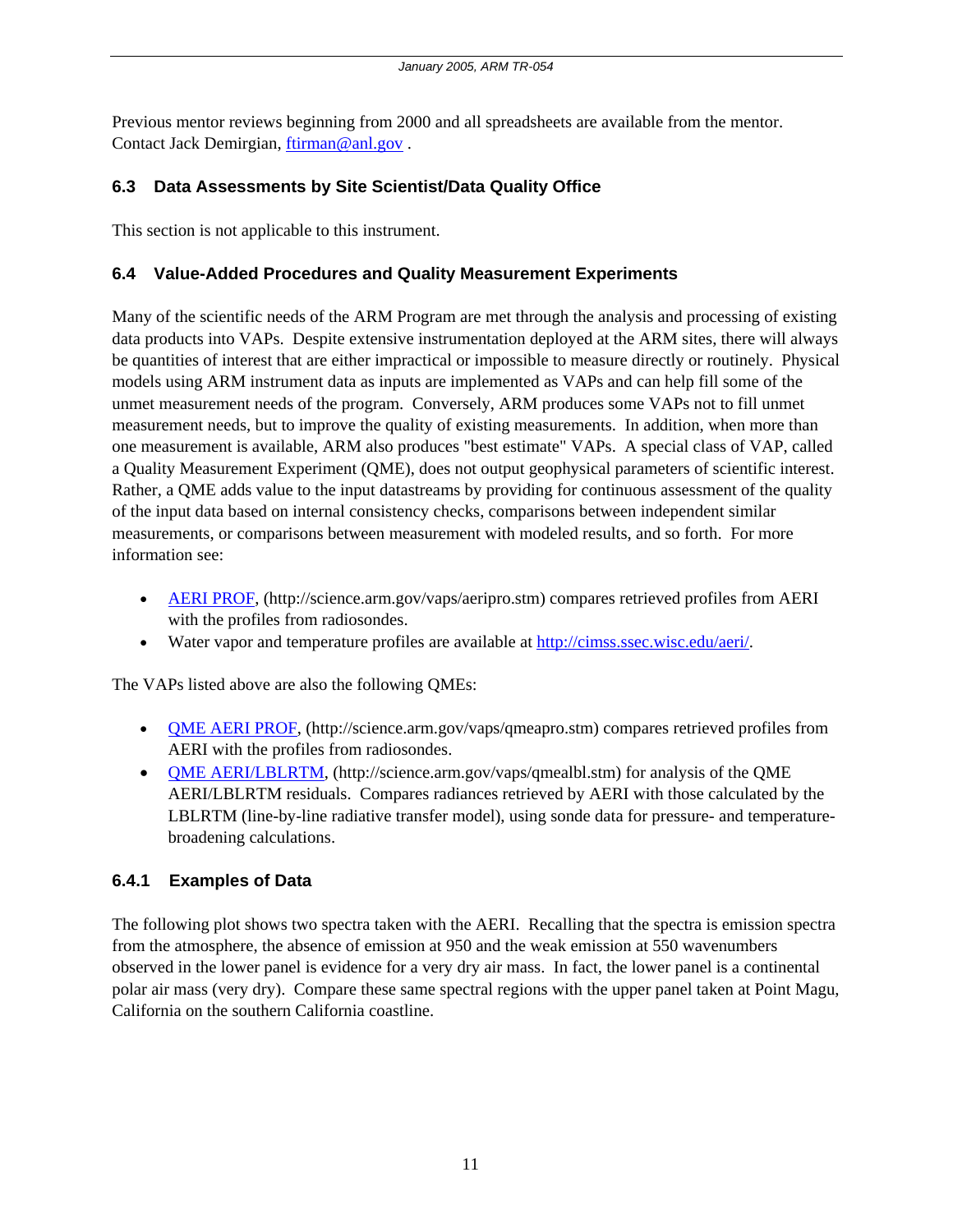<span id="page-14-0"></span>

#### This **[link](http://www.joss.ucar.edu/cgi-bin/joss-catalog/sheba/ship_instrument_browse?isindex=AERI_CHAN1)** [\(http://www.joss.ucar.edu/cgi-bin/joss-](http://www.joss.ucar.edu/cgi-bin/joss-catalog/sheba/ship_instrument_browse?isindex=AERI_CHAN1)

[catalog/sheba/ship\\_instrument\\_browse?isindex=AERI\\_CHAN1](http://www.joss.ucar.edu/cgi-bin/joss-catalog/sheba/ship_instrument_browse?isindex=AERI_CHAN1) ) provides data from the deployment of the AERI-ER at the SHEBA ice station. Note the extended wavelength coverage in the low wavenumber end (long wavelengths). As you click on the "bear paws" next to each available date, note occurrences of dry air masses (weak emission at 950 and 550 wavenumbers: November 28, 1997). However, on some days there is a smooth spectral feature indicative of low clouds (e.g., November 11, 1997; actually snowed on this day).

More data examples appear below under VAPs and Data Quick-Looks.

#### **7. Instrument Details**

#### **7.1 Detailed Description**

#### **7.1.1 List of Components**

The AERI radiometer is composed of six subsystems, which include the following: 1) the interferometer, 2) the detector; 3) the scene-scanning optics; 4) the calibration blackbodies with temperature controller; 5) a PC-based instrument control, data acquisition, data processing computer with custom software running under OS/2, and 6) an automated viewport hatch, which serves to protect the AERI optics in inclement weather.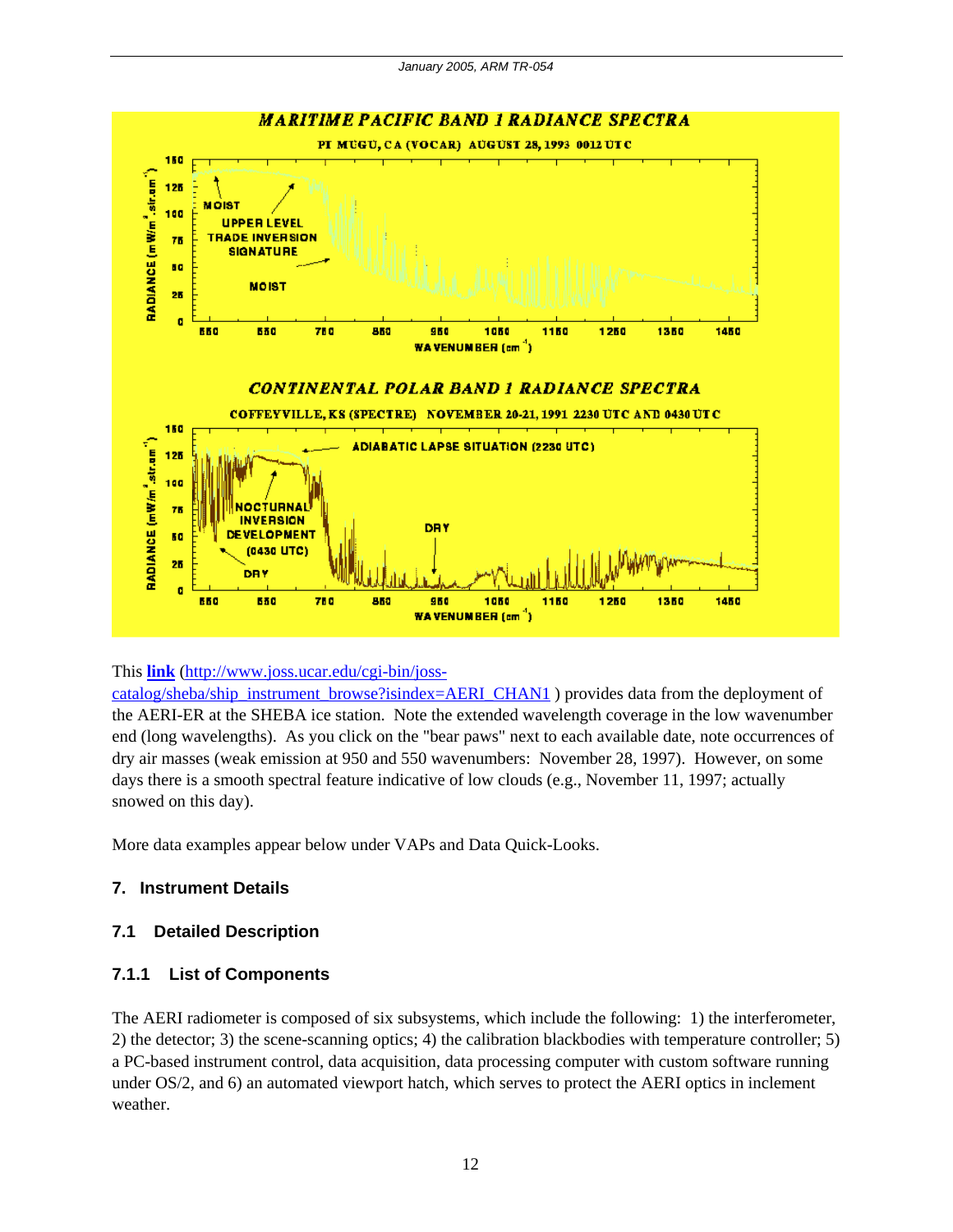- 1. Interferometer (shown below) The "heart" of the AERI radiometer is a Fourier- transform IR (FTIR) spectrometer manufactured by Bomem Corp., Quebec, Canada. This spectrometer, dubbed the model MB-100, is a four-port Michelson interferometer employing a flex-pivot mirror translation mount and corner cube reflectors. This design is very robust against ambient vibrations and temperature fluctuations and is well-suited for a field-deployed instrument. In addition, the use of a flex-pivot mirror-scanning system eliminates the need for bearing surface maintenance associated with conventional interferometer designs.
- 2. Detector The AERI IR detector is a two-layer "sandwich" design (InSb and HgCdTe) manufactured by Infrared Associates.
- 3. The scene-scanning optics.
- 4. Calibration blackbodies.
- 5. Instrument control Hardware.
- 6. Hatch.



**Blackbodies** Mirror Motor Assembly Superstructure Detector Assembly Interferometer Sensors (throughout)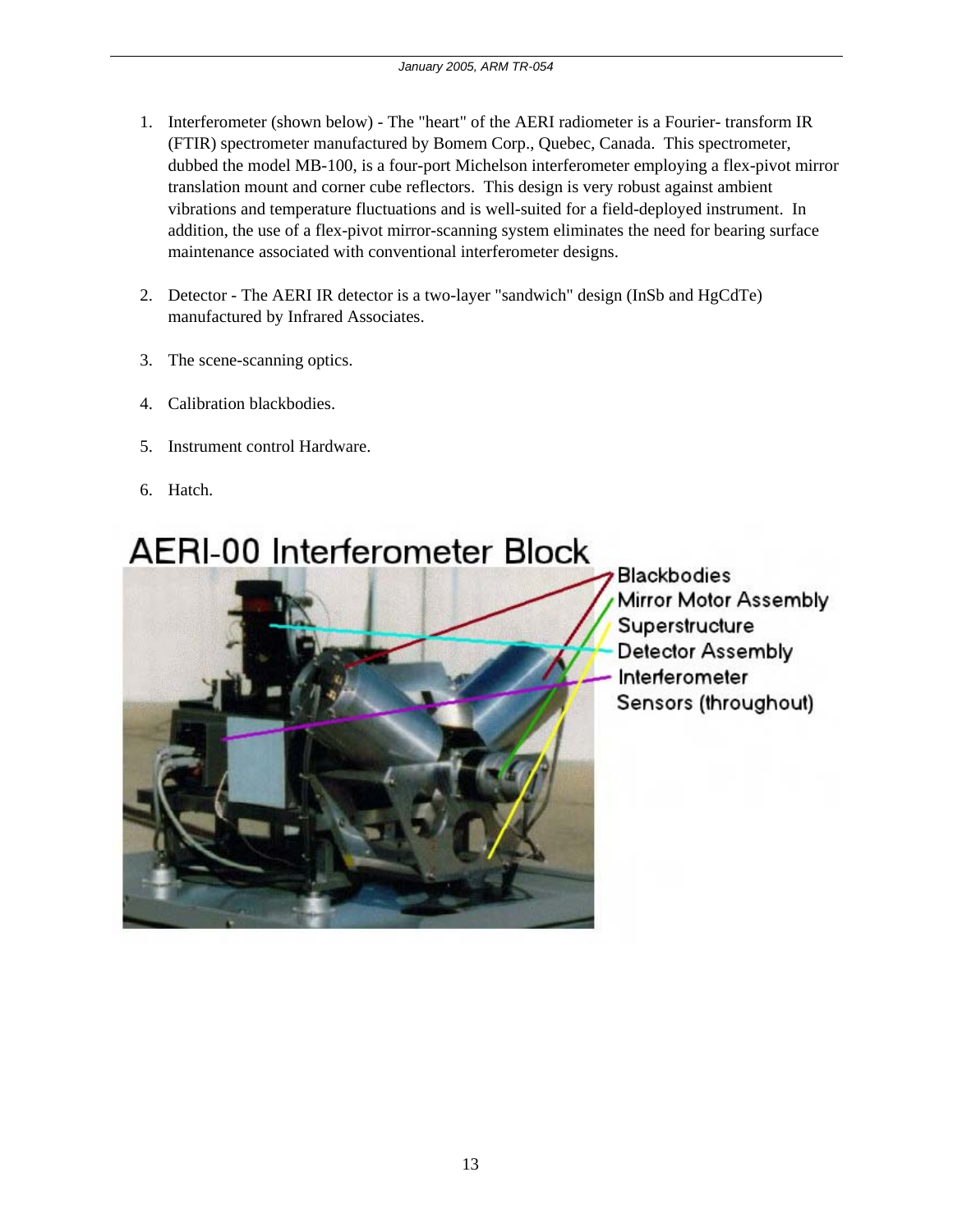# **7.1.2 System Configuration and Measurement Methods**

The AERIs are located in trailers at the SGP, NSA, and TWP sites. The viewing mirror and the two calibration blackbodies are separated by a thermal barrier from the other half of the AERI, which consists of a: Bomem Interferometer and the data acquisition computer. The viewing mirror is at ambient temperature. The Bomem and computer are at room temperature in the trailer. The viewing mirror is rotated to view the sky and alternately the calibration sources.

# **7.1.3 Specifications**

Resolution of instrument is one wavenumber (1/cm). Range of wavelengths is 520 to 3300 wavenumbers or 400 to 3300 wavenumbers in the ER polar detector. Data are collected only in the atmospheric windows. Maximum range is top of atmosphere on a clear-sky day. Measurements are taken every 8 minutes in standard mode and every minute in rapid sampling mode. The instrument views straight up into the atmosphere with a 1.3-degree field-of-view.

# **7.2 Theory of Operation**

The IR spectra is gathered by the AERI instrument and the operation of the interferometer follows. The FTIR spectrometers measure light absorbed or emitted from a sample as a function of wavelength. They consist of an optical system for collecting light and concentrating it, an interferometer for algebraically combining the light from the two light paths, a detector to change the light intensity into an electrical signal, signal conditioning electronics, and a computer for extracting spectral data from the signal using FTIR methods.

In general, interferometers combine light from two light paths algebraically resulting in variations in light intensity across the aperture of the interferometer called interference fringes (for non-coincident or nonidentical wavefronts). One light path is scanned to vary the optical path length. The other path is a reference path. Consider a Michelson interferometer looking at monochromatic light from a collimated expanded laser beam, in which the incident beam is split into two equal length paths by a beam-splitter. Also assume that each path ends in a plane front surface mirror, which is aligned such that the surfaces are normal to the beam.

If the mirrors are aligned exactly so that the distance traveled by light is point-for-point identical over the beam for the two paths, the observer will see a uniformly bright entrance aperture through the interferometer. If the paths differ by a half-wavelength, the observer will see a uniformly black aperture. For intermediate positions, the intensity will be proportional to the cosine of the phase angle (relative fraction of a half-wavelength path difference).

This observation is true only for monochromatic light. If a second monochromatic wavelength is added, the cross-section will have different intensity for each of the two wavelengths because the difference in path lengths between the two paths will be a different multiple (or fraction) of wavelengths for each wavelength. For additional wavelengths, intensity contributions are algebraically summed.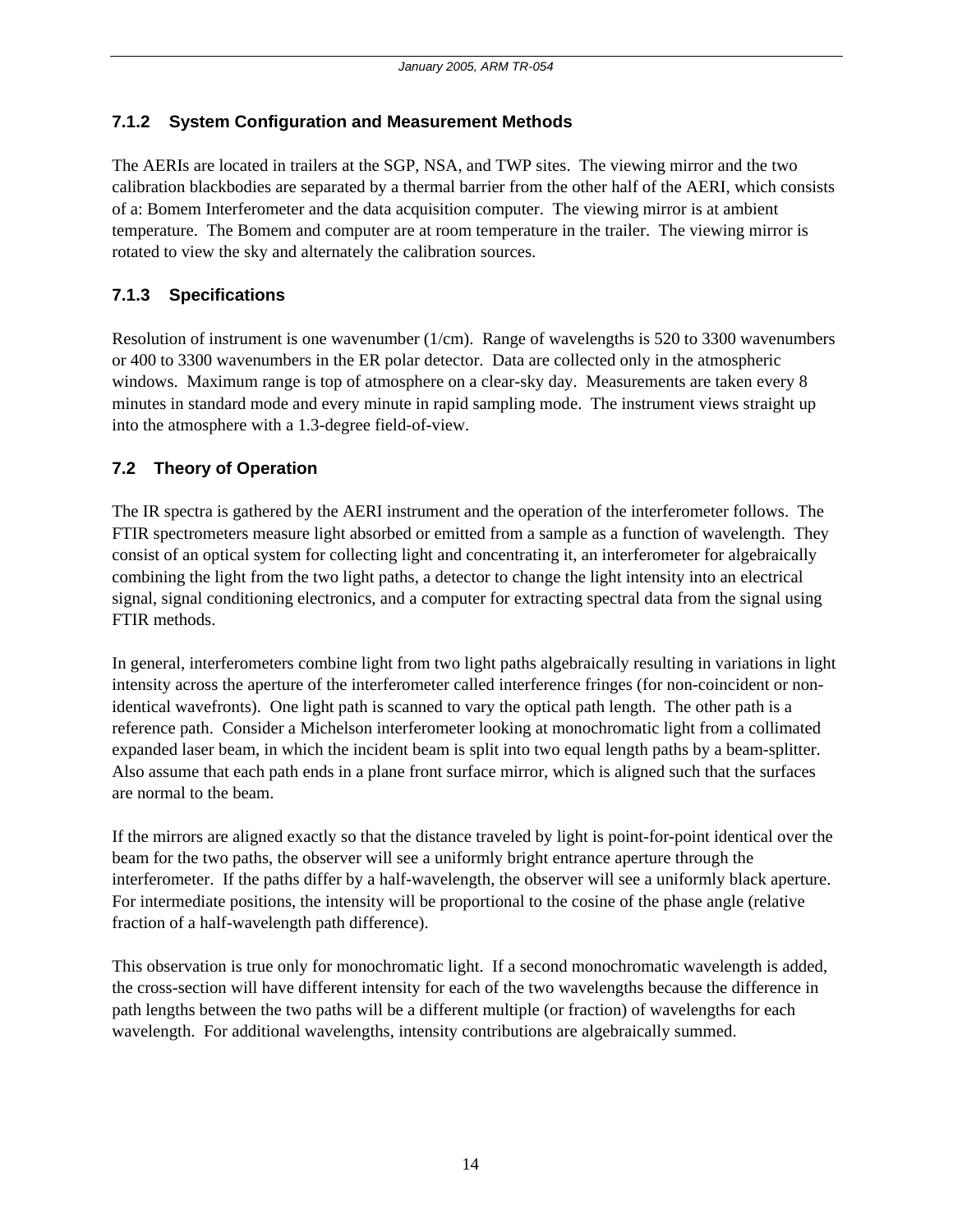If light entering the interferometer is an unknown combination of wavelengths, like light from a source having a broadband spectrum, the result will be a complex combination of intensities due to the multiple wavelengths. As the optical path length of one path is slowly but uniformly changed, the difference in path length for each wavelength will change. Because the wavelengths are different, the path difference expressed as a factor of the wavelength will be different for each wavelength, and will change at a different rate. Path differences, resulting in a variation in output intensity, will change more quickly for short wavelengths than for long wavelengths. If a detector converts the intensity variations into electrical variations, temporal signal will be a superposition of cosines with periods representing the time variations in intensity. Analysis of this series into its component frequency components (with coefficients characteristic of the relative intensities of the individual wavelength components present in the incident light) is accomplished using a FTIR algorithm. The algorithm is ideally suited to breaking down signals comprising a series of sines or cosines, resulting in the electromagnetic spectrum of the incident light.

The function of the Helium Neon laser in a modern FTIR is often misunderstood. Its sole purpose is to measure the position(x) of the moving mirror, the so-called retardation distance. The helium neon laser is used in a separate interferometer, called the reference interferometer, that shares the moving mirror with the IR interferometer. In this way, fringes are counted in the reference interferometer, which allows a precise measurement of the retardation position, x. With the interferrogram,  $I(x)$ , from the IR interferometer, and the retardation position, x, the spectra can be obtained by a fast fourier transform.

# **7.3 Calibration**

# **7.3.1 Theory**

Two blackbody sources, one at ambient temperature and the other at 330K are used to calibrate the instrument. The two sources are used to determine the slope and offset, which define the linear instrument response at each wavenumber. (see reference 1) The AERI views these two blackbodies every two minutes. Magnitude of the difference between these blackbody spectra is then formed to compute the responsivity and offset for the instrument.

After application of the responsivity and offset, the brightness temperature vs. wavenumber agrees with the known temperatures (290K and 330K) within 1 Kelvin. The residual error is thought to originate from two sources: angular dependence in the beam-splitter coatings and emission from the beam-splitter coatings. Of these two sources, the largest error appears to originate from emission in the beam-splitter. (see reference 1).

# **7.3.2 Procedures**

Calibration procedures are performed automatically by the software. Any anomalies are reported in the .SUM file and evaluated by the instrument mentor. See references 2 and 3 to see how calibration is automatically performed.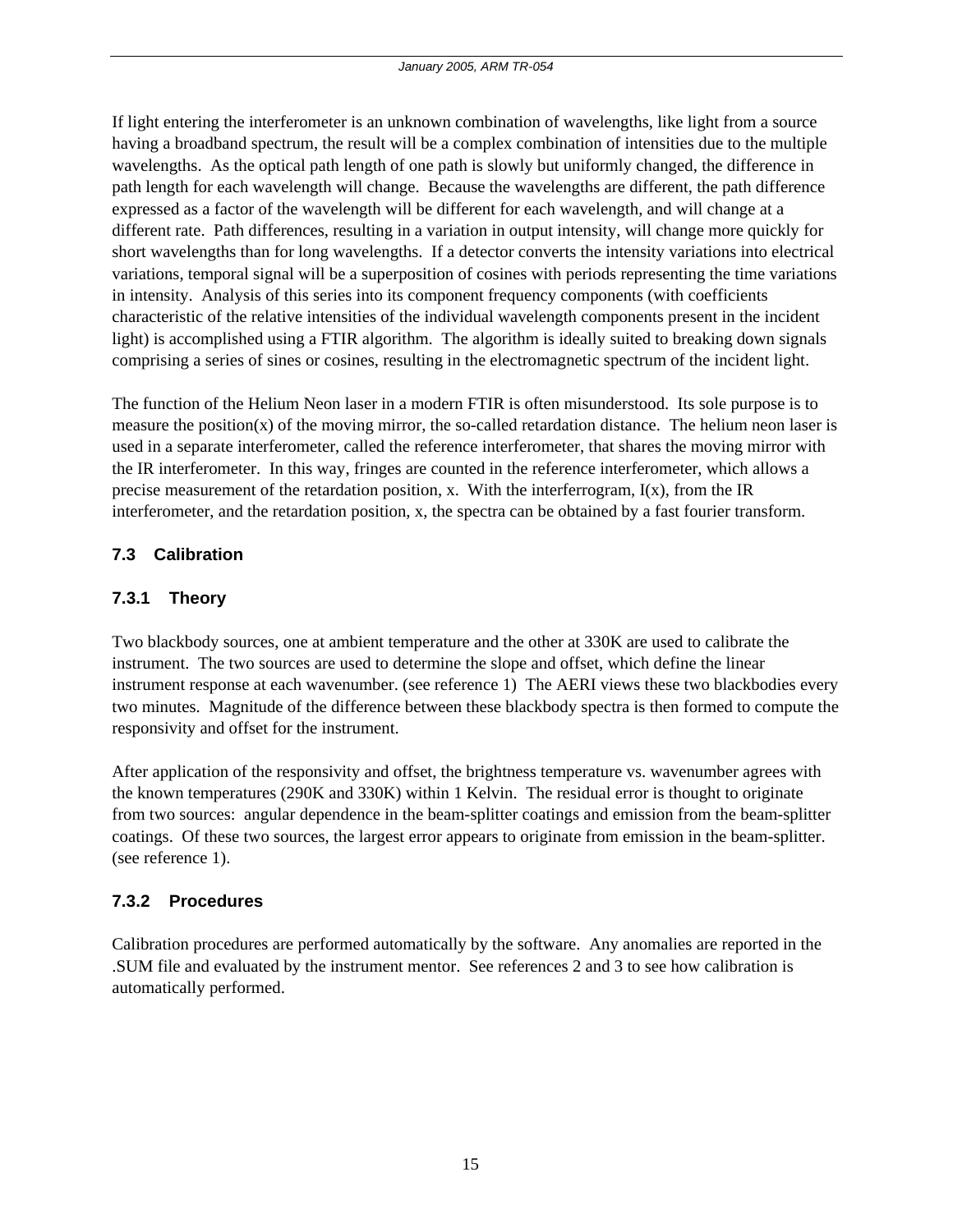## **7.3.3 History**

Because this instrument takes a calibration run every 2 minutes, the best history is to obtain views of the blackbody brightness temperature curves (available only from the Multiple AERI Data System (MADS) software, instrument mentor). Inspections of these curves by the mentor in the past has revealed no anomalies in calibration.

## **7.4 Operation and Maintenance**

#### **7.4.1 User Manual**

There is no User Manual.

#### **7.4.2 Routine and Corrective Maintenance Documentation**

This information is available from the instrument mentor or the Space Science and Engineering Center (SSEC) and is only to be performed by the site techs and mentors.

#### **7.4.3 Software Documentation**

The software for operating the instrument is called MADS. There is no manual. The interface is selfexplanatory.

#### **7.4.4 Additional Documentation**

The user may want to contact the instrument manufacturer, Bomem, for instrument details and SSEC for details on how the Bomem was converted to an AERI.

#### **7.5 Glossary**

FTIR - Fourier Transform Infrared

HgCdTe - Mercury Cadmium Telluride Detector for long wavelength infrared detection (5 to 15 microns).

InSB - or 'insbee' detector optimized for near-to-mid-infrared 1 to 5 microns.

Wavenumber - the inverse of the wavelength in centimeters. For example, one micron wavelength (.0001 cm, 1e-4) becomes 10,000 wavenumbers when inverted. Wavenumber is useful because the photon energy is equal to the wavenumber times planck's constant times two pi (i.e., the wavenumber is proportional to the photon energy).

#### **7.6 Acronyms**

| <b>AERI</b>    | atmospheric emitted radiance interferometer                |
|----------------|------------------------------------------------------------|
| <b>AERI-ER</b> | atmospheric emitted radiance interferometer-extended range |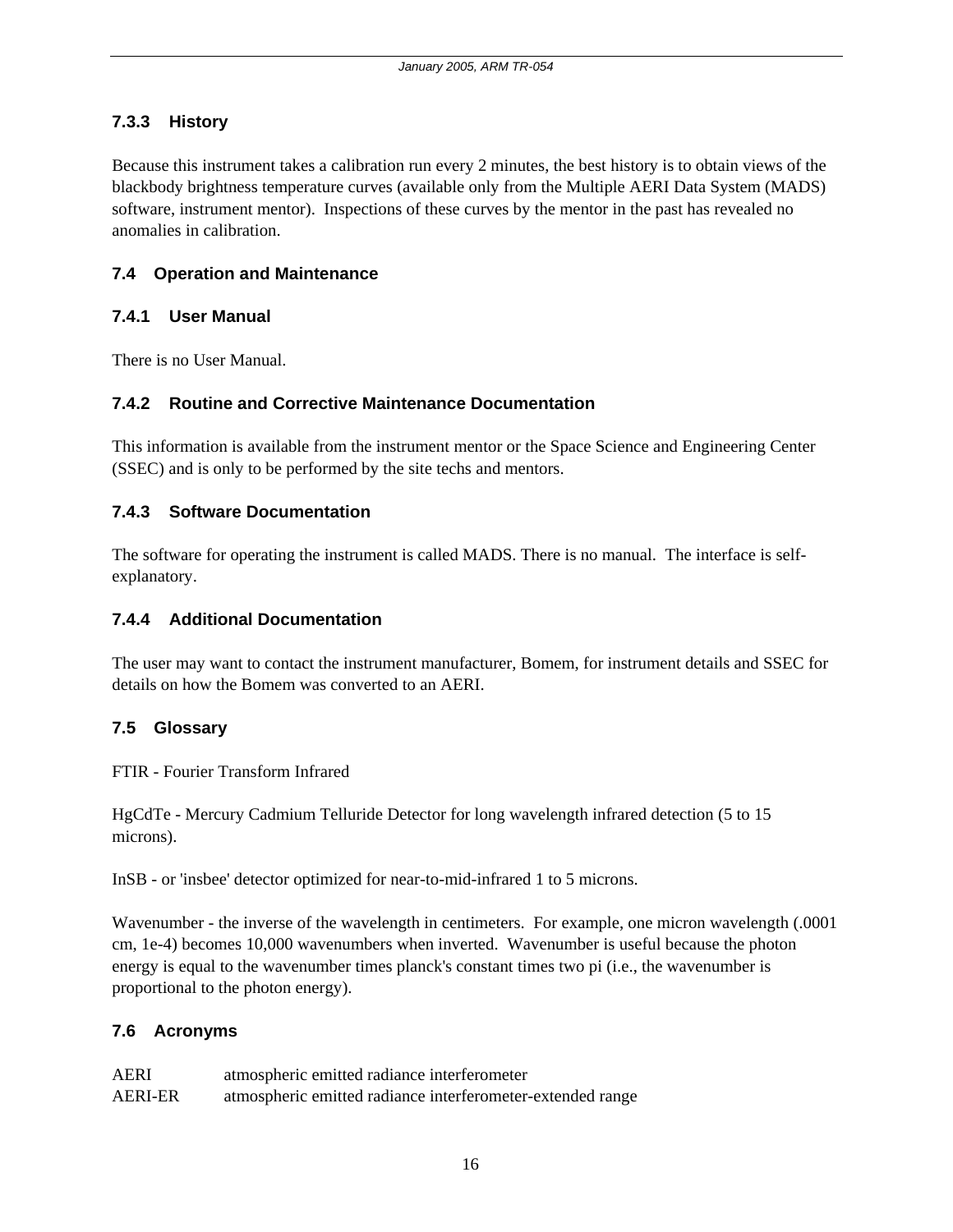| <b>ARM</b>   | <b>Atmospheric Radiation Measurement (Program)</b> |
|--------------|----------------------------------------------------|
| <b>DQR</b>   | data quality report                                |
| <b>FTIR</b>  | <b>Fourier Transform Infrared</b>                  |
| IR.          | infrared                                           |
| LBLRTM       | (line-by-line radiative transfer model)            |
| <b>LIDAR</b> | light detection and ranging                        |
| <b>MADS</b>  | Multiple AERI Data System                          |
| <b>NSA</b>   | North Slope of Alaska                              |
| <b>PBL</b>   | planetary boundary layer                           |
| <b>OME</b>   | <b>Quality Measurement Experiment</b>              |
| <b>RASS</b>  | radio acoustic sounding system                     |
| <b>RTE</b>   | radiative transfer equation                        |
| SGP          | <b>Southern Great Plains</b>                       |
| <b>SHEBA</b> | Surface Heat Budget of the Arctic Ocean            |
| <b>SSEC</b>  | Space Science and Engineering Center               |
| <b>TWP</b>   | <b>Tropical Western Pacific</b>                    |
| <b>UTC</b>   | Universal Time Coordinates                         |
| <b>VAP</b>   | value-added product                                |
|              |                                                    |

Also see the **ARM Acronyms and Abbreviations**.

## **7.7 Citable References**

#### **References 2 and 3 provide outstanding detail on the AERI.**

1) Revercomb, H.E., H. Buijs, H.B. Howell, D.D. LaPorte, W.L. Smith, and L.A. Sromovsky. 2004. "Radiometric Calibration of IR Fourier Transform Spectrometers: Solution to a Problem with the High-Resolution Interferometer Sounder." *Applied Optics* 27(15):3210-3218.

2) Knuteson, R.O., H.E. Revercomb, F.A. Best, N.C. Ciganovich, R.G. Dedecker, T.P. Dirkx, S.C. Ellington, W.F. Feltz, R.K. Garcia, H.B. Howell, W.L. Smith, J.F. Short, and D.C. Tobin. 2004. "Atmospheric Emitted Radiance Interferometer. Part I: Instrument Design." *Journal of Atmospheric and Oceanic Technology* **21**:1763-1776.

3) Knuteson, R.O. , H.E. Revercomb, F.A. Best, N.C. Ciganovich, R.G. Dedecker, T.P. Dirkx, S.C. Ellington, W.F. Feltz, R.K. Garcia, H.B. Howell, W.L. Smith, J.F. Short, and D.C. Tobin. 2004. "Atmospheric Emitted Radiance Interferometer. Part II: Instrument Performance." *Journal of Atmospheric and Oceanic Technology* **21**:1777-1789.

4) Brown, P.D. , S.A. Clough, N.E. Miller, T.R. Shippert, D.R. Turner, R.O. Knuteson, H.E. Revercomb, and W.L. Smith. 1995. "Initial Analyses of Surface Spectral Radiance Between Observations and Lineby-Line Calculations." *Proceedings of the Fifth Atmospheric Radiation Measurement (ARM) Science Team Meeting*." March 19-23, pp. 29-32.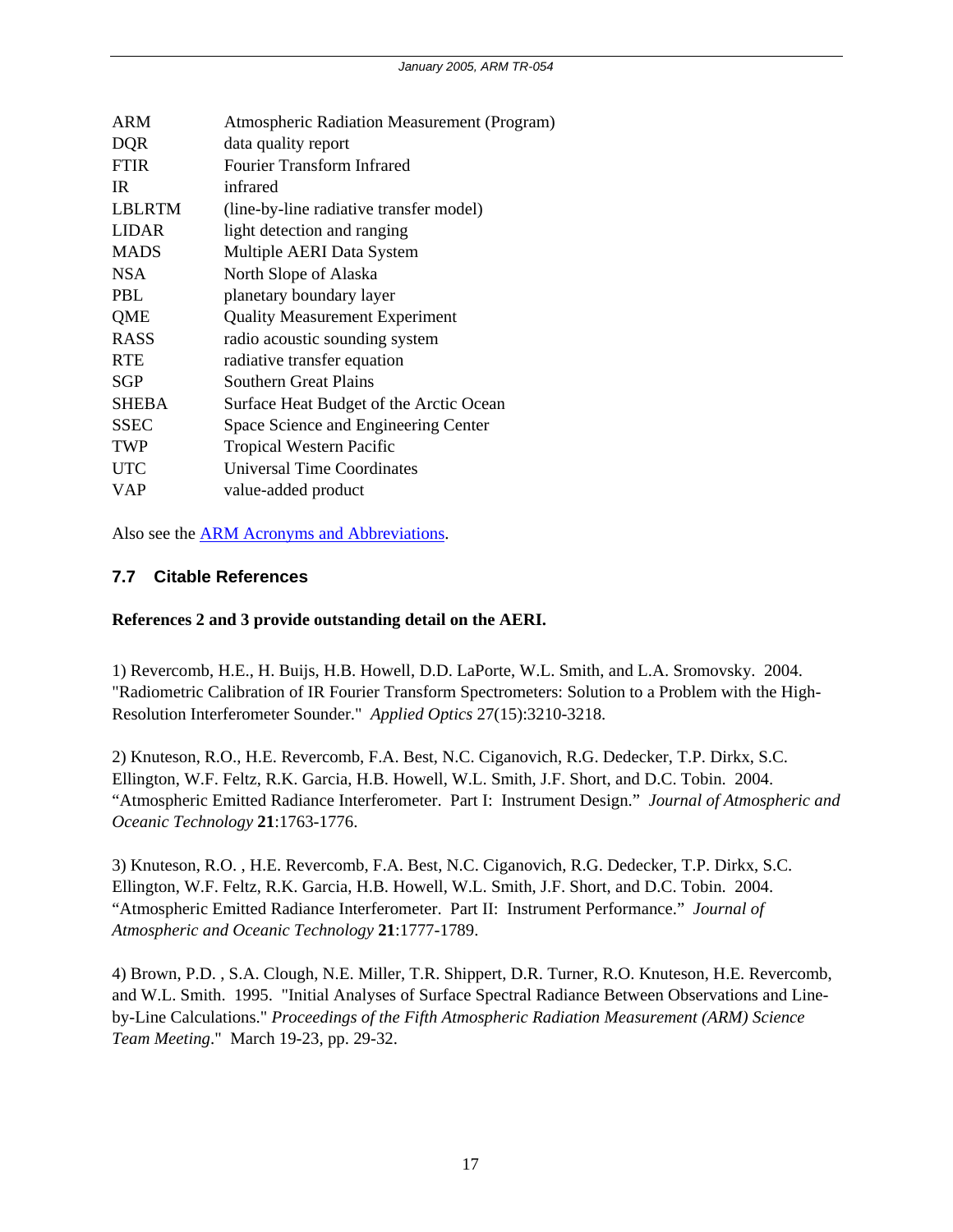#### **Atmospheric Profiling**

Feltz, W.F., H.B. Howell, R.O. Knuteson, H.M. Woolf, and H E. Revercomb. 2003. "Near Continuous Profiling of Temperature, Moisture, and Atmospheric Stability Using the Atmospheric Emitted Radiance Interferometer (AERI)." *Journal of Applied Meteorology* 42:584-597.

Feltz, W.F., and J.R. Mecikalski. 2002. "Monitoring High Temporal Resolution Convective Stability Indices Using the Ground-Based Atmospheric Emitted Radiance Interferometer (AERI) During the 3 May 1999 Oklahoma/Kansas Tornado Outbreak." *Weather Forecasting* 17:445-455.

Feltz, W.F., W.L. Smith, R.O. Knuteson, H.E. Revercomb, H.M. Woolf, and H.B. Howell. 1998. "Meteorological Applications of Temperature and Water Vapor Retrievals from the Ground-Based Atmospheric Emitted Radiance Interferometer (AERI)." *Journal of Applied Meteorology* 37:857-875.

He, Hui, W.W. McMillan, R.O. Knuteson, and W.F. Feltz. 2001. "Tropospheric Carbon Monoxide Column Density Retrieval During the Pre-Launch MOPITT Validation Exercise." *Atmospheric Environment* 35:509-514.

Smith, W.L, W.F. Feltz, R.O. Knuteson, H.E. Revercomb, H.B. Howell, and H.M. Woolf. 1999. "The Retrieval of Planetary Boundary Layer Structure Using Ground-Based Infrared Spectral Radiance Measurements." *Journal of Atmospheric and Oceanic Technology* 16:323-333.

Smith, W.L., H.E. Revercomb, H.B. Howell, H.M. Woolf, R.O. Knuteson, R.G. Dedecker, M.J. Lynch, E.R. Westwater, R.G. Strauch, K.P. Morton, B. Stankov, M.J. Falls, J. Jordan, M. Jacobsen, W.F. Daberdt, R. McBeth, G. Albright, C. Paneitz, G. Wright, P.T. May, and M.T. Decker. 1990. "GAPEX: A Ground-Based Atmospheric Profiling Experiment." *Bulletin of the American Meteorological Society* 71(3).

Turner, D.D., W.F. Feltz, and R.A. Ferrare. 2000. "Continuous Water Profiles from Operational Ground-Based Active and Passive Remote Sensors." *Bulletin of the American Meteorological Society* 81:1301- 1317.

#### **Cloud Retrieval**

Collard, A.D., S.A. Ackerman, W.L. Smith, X. Ma, H.E. Revercomb, R.O. Knuteson, and S.-C. Lee. 1995. "Cirrus Cloud Properties Derived from High Spectral Resolution Infrared Spectrometry during FIRE II. Part III: Ground-Based HIS Results." *Journal of the Atmospheric Sciences* 52:4264-4275.

DeSlover, D.H., W.L. Smith, P.K. Piironen, and E.W. Eloranta. "A Methodology for Measuring Cirrus Cloud Visible-to-Infrared Spectral Optical Depth Ratios." *Journal of Atmospheric and Oceanic Technology* 16:251-262.

Turner, D.D. submitted. "Arctic Mixed-Phase Cloud Properties from AERI Observations, Part I: Theory and Simulations." *Journal of Applied Meteorology*.